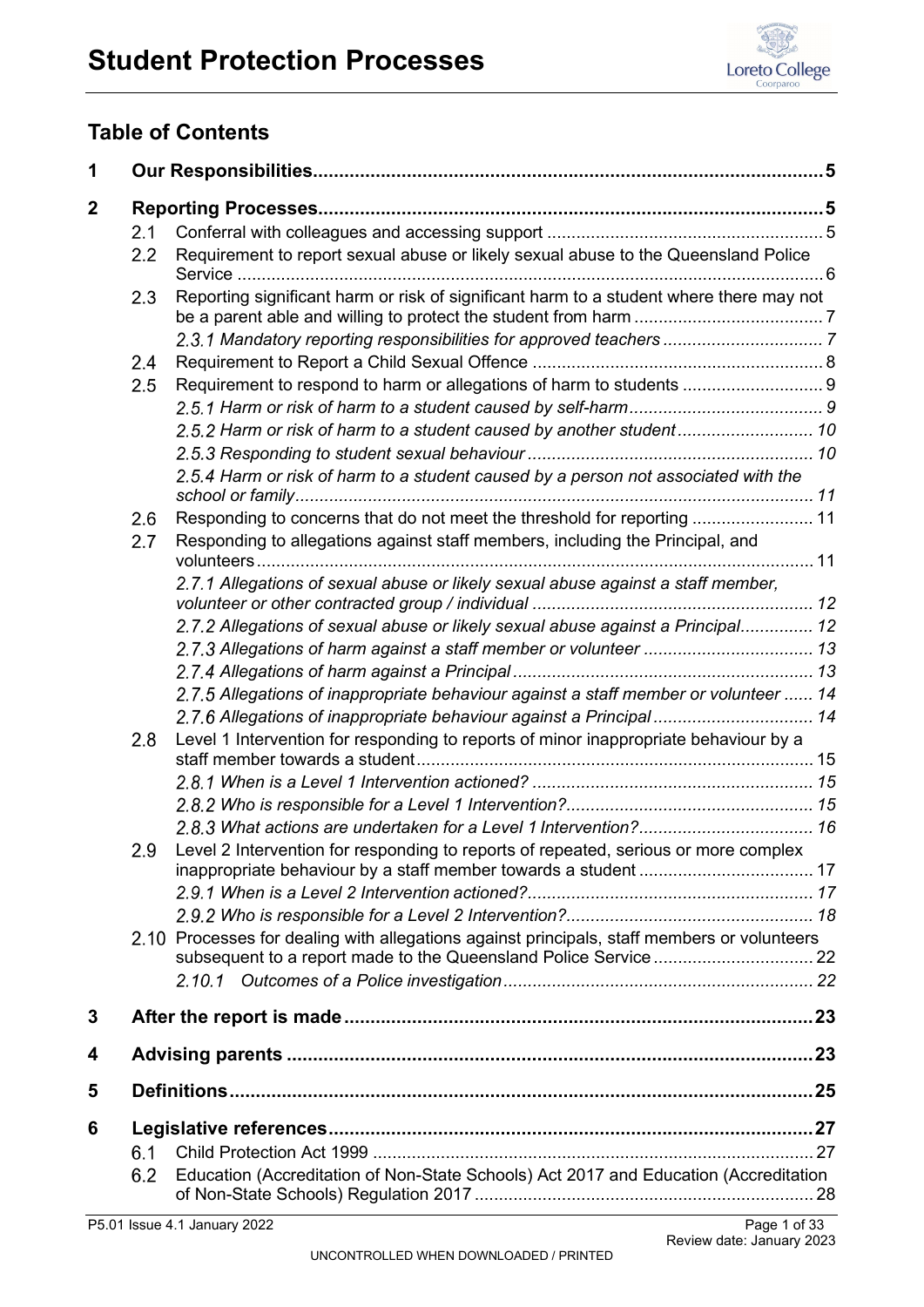

|                         | Education (General Provisions) Act 2006 and Education (General Provisions)<br>6.3 | 28 |
|-------------------------|-----------------------------------------------------------------------------------|----|
|                         | 64                                                                                | 29 |
|                         | 6.5                                                                               |    |
|                         | 6.6                                                                               |    |
| $\overline{\mathbf{7}}$ | Reporting Sexual Abuse & Likely Sexual Abuse (Flowchart 1)30                      |    |
|                         |                                                                                   |    |
| 8                       | Reporting Sexual Abuse & Likely Sexual Abuse where the first person is the        |    |
| 9                       | Reporting Significant Harm to Child Safety Services (Flowchart 3) 32              |    |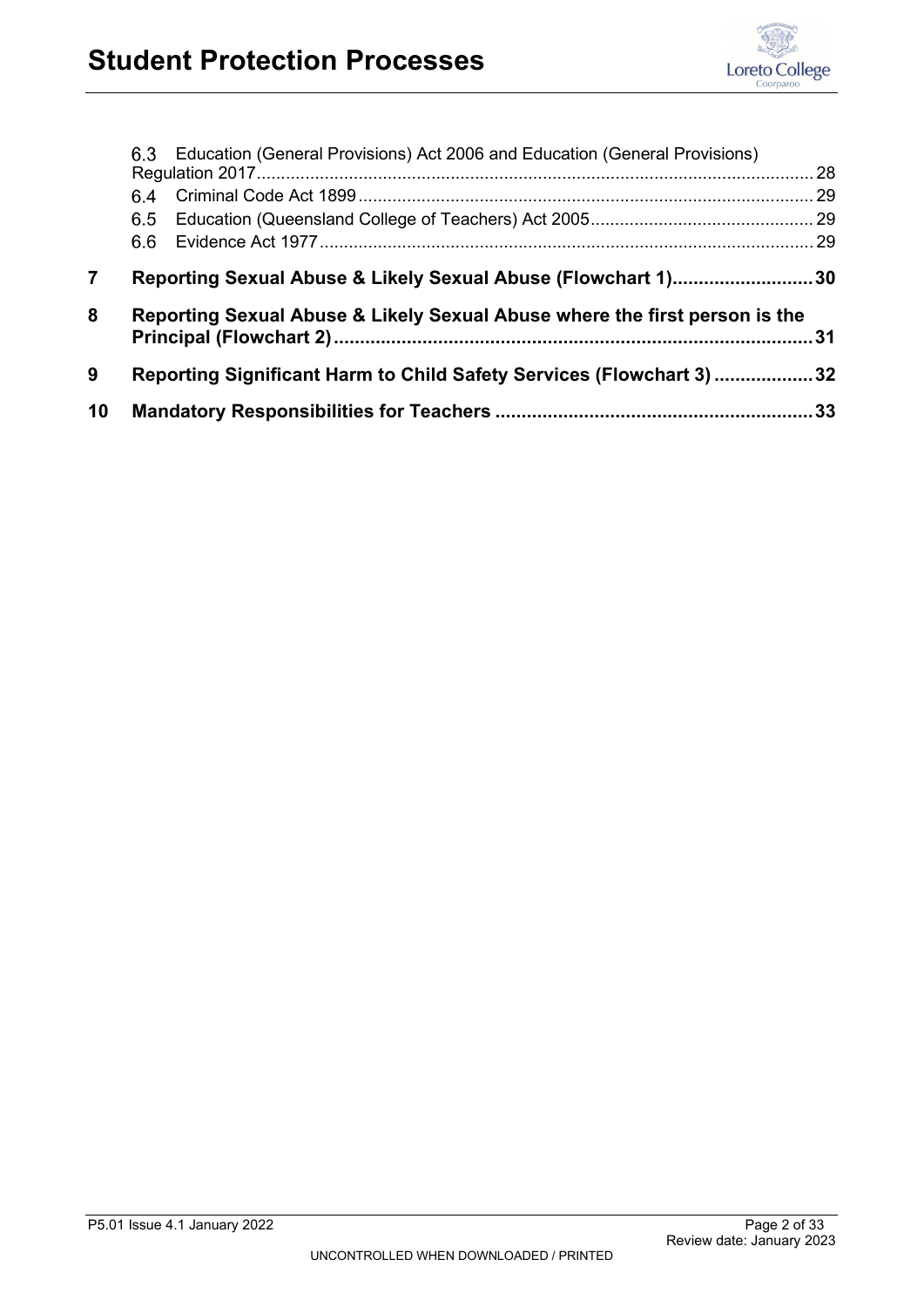

# **Preface**

These processes have been developed by the Queensland Catholic Education Commission (QCEC), in consultation with Catholic School Authorities, in order to assist Catholic School Authorities to meet legislative and procedural processes for responding to, and reporting, abuse, harm and behaviour of a staff member that a student considers is inappropriate.

**Nothing that is written in these processes below prevents a staff member or any other person from taking immediate action to notify Queensland Police Service and/or the Department responsible for Child Safety, particularly if he/she believes that it is essential to act to ensure a student's safety.** 

### **Effective Date**

These processes are effective from 1 January 2021.

## **Review Schedule**

These processes shall be reviewed annually, or when necessary as required by changes to legislation, policy or procedure.

## **The Governing Body**

The Governing Body is Loreto Coorparoo Ltd. The Director/s of the Governing Body for Loreto College Coorparoo are:

- Mrs Donna Orazio (Chair)
- Mr Andrew Thomas
- Mr Luke Georgiou
- Mr Michael Newman
- Ms Patrea Ursusla Walton
- Ms Siobhan Moloney
- Ms Michelle Merriman
- Kevin Mar Fan

### *College Attendees:*

- Director of Finance & Business Operations (Company Secretary)
- **Principal**
- Deputy Principal Operations & School Development / Deputy Principal Curriculum

### **Delegation**

Pursuant to s 366B of the Education (General Provisions) Act 2006, the Directors of the Governing Body have delegated to the person performing the duties of Chair of the Board of Directors their obligations under s366 and 366A of the Education (General Provisions) Act 2006 and more particularly the obligations of the Director/s of a non-State school's governing body of receiving a report and giving a copy of the report to a police officer.

### **Student Protection Contacts**

Under the Education (Accreditation of Non-State Schools) Regulation 2017 (section 16(3)), Loreto College has at least two nominated staff members to whom a student can report behaviour of another staff member that the student considers inappropriate.

The names of these Student Protection Contacts are made known to staff, students and parents and are published on the school's website and maintained on a central register, updated regularly.

| Mrs Kim Wickham, | Ms Annie Diamond,         | Mrs Jan Kearney,    |
|------------------|---------------------------|---------------------|
| Principal        | Director of Pastoral Care | Year 12 Coordinator |
| Ph: 3394 9917    | Ph: 3394 9918             | Ph: 3394 9923       |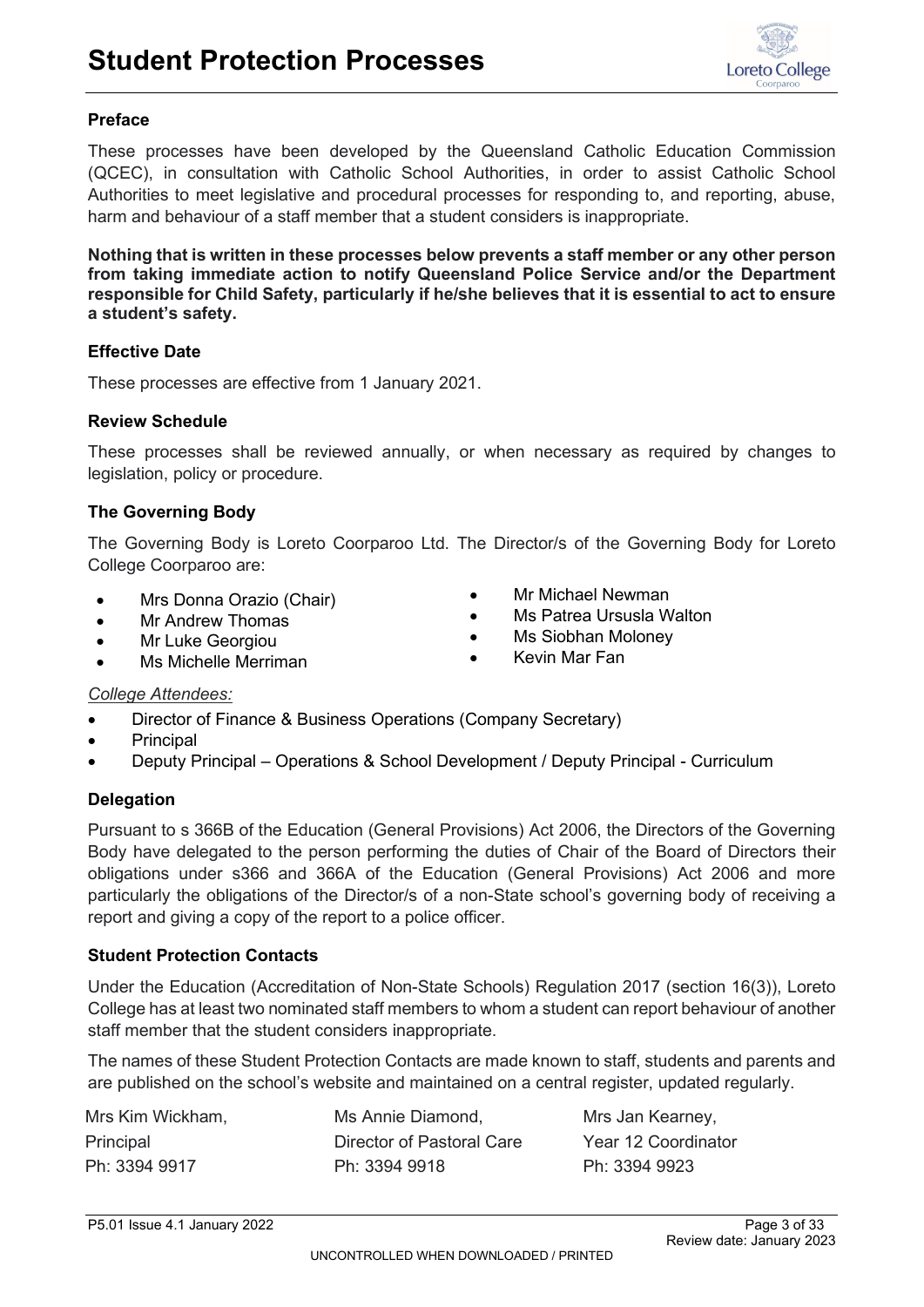# **Student Protection Processes**



Email: [wickhamk@loreto.qld.edu.au](mailto:wickhamk@loreto.qld.edu.au)

Email: [diamonda@loreto.qld.edu.au](mailto:diamonda@loreto.qld.edu.au)

Email: [kearneyj@loreto.qld.edu.au](mailto:kearneyj@loreto.qld.edu.au)

### **Complaints Procedure**

Under the Education (Accreditation of Non-State Schools) Regulation 2017 (section 16(5)), Loreto College has a written complaints procedure to address allegations of non-compliance with student protection processes.

In the event that a person, for example a parent, has a concern that the processes within the Student Protection Processes have not been complied with, then the person is able to make a complaint pursuant to Loreto College *Complaint Resolution Policy & Procedures* that is publicly available via the Loreto College website and internally on Teacher Kiosk.

#### **Awareness and Implementation**

If staff members, parents or students require further information in relation to any of the processes described in this document and/or other student protection compliance requirements, advice should be obtained from the Principal, the school's Student Protection Contacts or Loreto Coorparoo Board.

The Board of Directors of Loreto Coorparoo Ltd is responsible for ensuring that:

- this document is freely available to staff members, students and parents;
- staff members, students and parents are made aware of the student protection processes;
- staff are trained in implementing the processes; and
- the processes are being implemented within the school.

The Board of Directors of Loreto Coorparoo Ltd though the Principal, will meet the above requirements including:

- Publishing an electronic copy of the Student Protection Processes on the Loreto College public website and Staff, Parent and Student Portals so that it is readily accessible by staff, students and parents;
- All staff, College Board members and volunteers will complete the *Protecting Children & Vulnerable Adults* course on the Learning Manager Portal within four weeks of starting their employment or engagement and annually thereafter.
- Students and parents are made aware of the student protection processes, at the point of enrolment and schools/entity website.
- All staff annually are to receive professional development into the student protection processes.
- Schools/Entity are to report annually to their Boards as to how the processes are being implemented within the school, monitored and oversighted. The report needs to be minuted in the Board minutes.

**This document should be read in conjunction with the Student Protection Guidelines for Loreto College**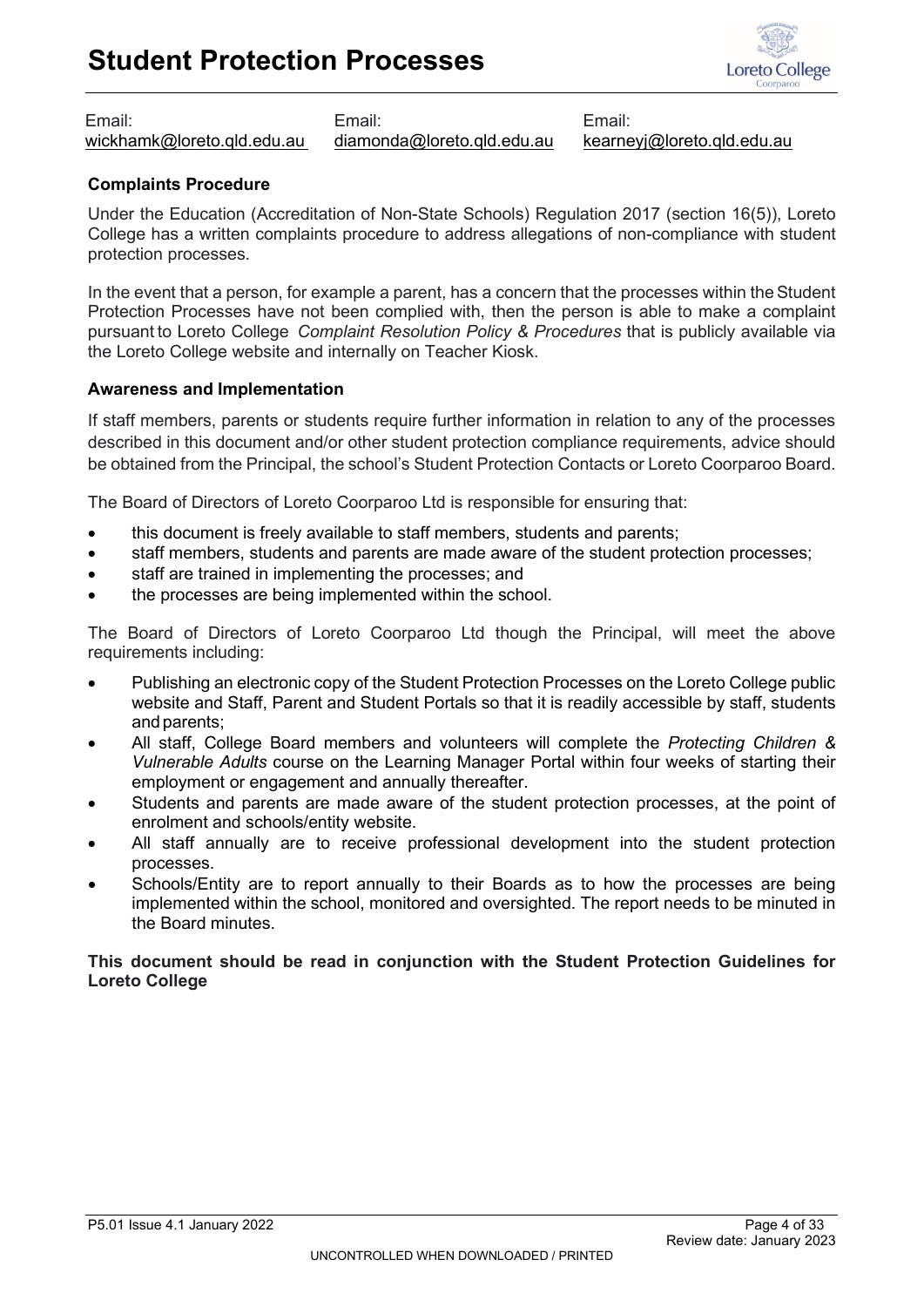

# <span id="page-4-0"></span>**1 Our Responsibilities**

Loreto College is committed to creating and maintaining safe environments for students. A critical area of importance is how to respond to, and report abuse, harm and the behaviour of a staff member that a student considers is inappropriate. This document sets out the responsibilities for staff members in schools where they have a concern for the protection of a student, including addressing processes required by law:

- processes for how Loreto College will respond to harm, or allegations of harm, to students;
- a process for the reporting by a student to a stated staff member of behaviour of another staff member that the student considers is inappropriate;
- a process for how the information reported to the stated staff member must be dealt with by the stated staff member;
- a process for reporting sexual abuse or suspected sexual abuse in compliance with the *Education (General Provisions) Act 2006*, section 366; and a suspicion of likely sexual abuse in compliance with the *Education (General Provisions) Act 2006*, section 366A; and
- a process for reporting a reportable suspicion under the *Child Protection Act 1999*, section 13E.

These processes apply to all staff members employed by Loreto College.

# <span id="page-4-1"></span>**2 Reporting Processes**

This section of the processes sets out a summary of the actions that must be taken if a staff member has concerns or suspicions, or makes allegations about **abuse** of, or **harm** to, a student or if there is a report of behaviour by a staff member that a student considers is **inappropriate**. Further detail around these key child protection concepts are contained within the Student Protection Guidelines.

In general terms the process for responding to and reporting student protection concerns is as



#### <span id="page-4-2"></span> $2.1$ **Conferral with colleagues and accessing support**

Engaging in appropriate consultation processes is an important element of responding to concerns around the safety and well-being of students, in order that any decision making process is fully informed.

Staff members may confer with colleagues, for example the Principal or Student Protection Contacts, to establish whether the information to hand may constitute a reasonable suspicion of abuse, harm or inappropriate behaviour. This process is encouraged as a means of ensuring the best possible response to a student concern.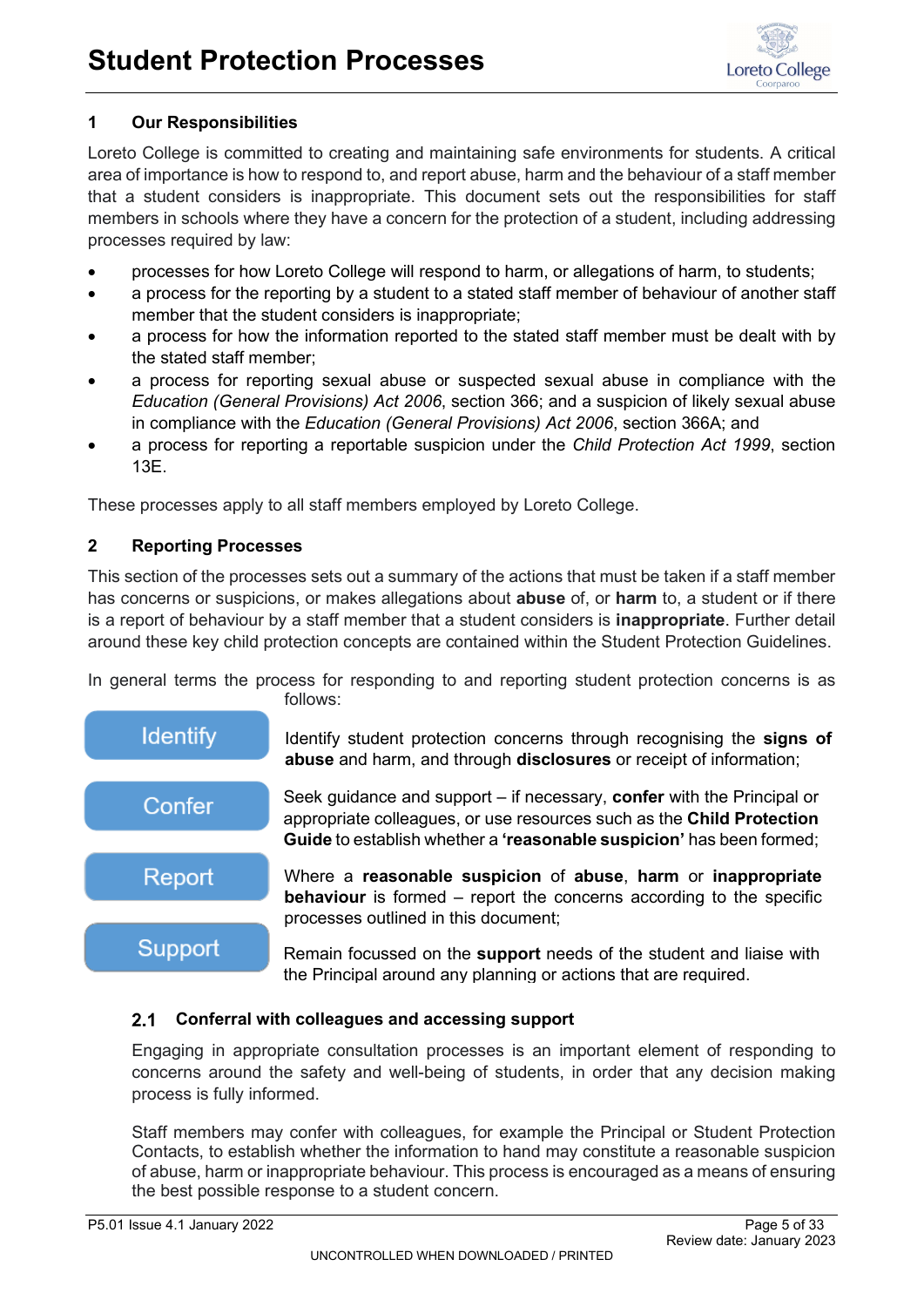

Confidentiality is an important element of conferral processes, where information sharing should be limited to appropriate persons and to the extent necessary to respond to the safety and well-being of a student and to give effect to the processes outlined in this document. The Student Protection Guidelines contain further detail around **confidentiality and information sharing**.

Again, the purpose of the conferral process is to assist a staff member in determining whether there is a reasonable suspicion of abuse, harm or inappropriate behaviour. A Principal, for example, may have additional information about a student or their family, not known by the staff member that:

- Provides greater context to the concerns identified by the staff member
- Changes the seriousness of the concerns, particularly as to whether harm to a student is "significant"
- Provides greater clarity around whether there is a parent able and willing to protect the student.

In addition to conferring with colleagues, a number of practical tools and resources exist to support staff members in their decision making, including the *[Queensland Child Protection](https://www.csyw.qld.gov.au/about-us/partners/child-family/our-government-partners/queensland-child-protection-guide)  [Guide](https://www.csyw.qld.gov.au/about-us/partners/child-family/our-government-partners/queensland-child-protection-guide)* – an online decision support guide that has been developed to assist professionals to appropriately report or refer families to Department responsible for Child Safety or other service providers in a timely manner.

The Queensland College of Teachers (QCT) offers a range of professional standards resources that may assist in understanding and responding to inappropriate behaviour by a staff member.

Staff members can also access the Loreto College Teacher Kiosk and locate additional resources on the Links page.

# <span id="page-5-0"></span>**Requirement to report sexual abuse or likely sexual abuse to the Queensland Police Service**

In accordance with sections 366 and 366A of the Education (General Provisions) Act 2006, if a **staff member** becomes aware or reasonably suspects in the course of the staff member's employment at the school that a student has been **sexually abused** or is **likely to be sexually abused** by another person, the staff member must immediately provide a written report using to the Principal or the Chair of the Board of Directors. The Principal or Chair of the Board of Directors is required by law to immediately forward a copy of this report to the Queensland Police Service. See *[Flowchart 1](#page-28-2)*

Where the first person is the Principal of the School, the Principal must immediately make a written report of the concerns directly to the Queensland Police Service and to the Chair of the Board of Directors. See *Flowchart 2*

Where the reasonable suspicion of **sexual abuse** or **likely sexual abuse** is against the **Principal**, a written report must be submitted by the first person to the Chair of the Loreto Board (chair@loreto.qld.edu.au), who must immediately forward a copy of this report to the Queensland Police Service.

The Principal or Chair of the Loreto Board (chair@loreto.qld.edu.au) must, as a matter of urgency, advise the first person that the report has been forwarded to Police. This advice should be in writing where possible.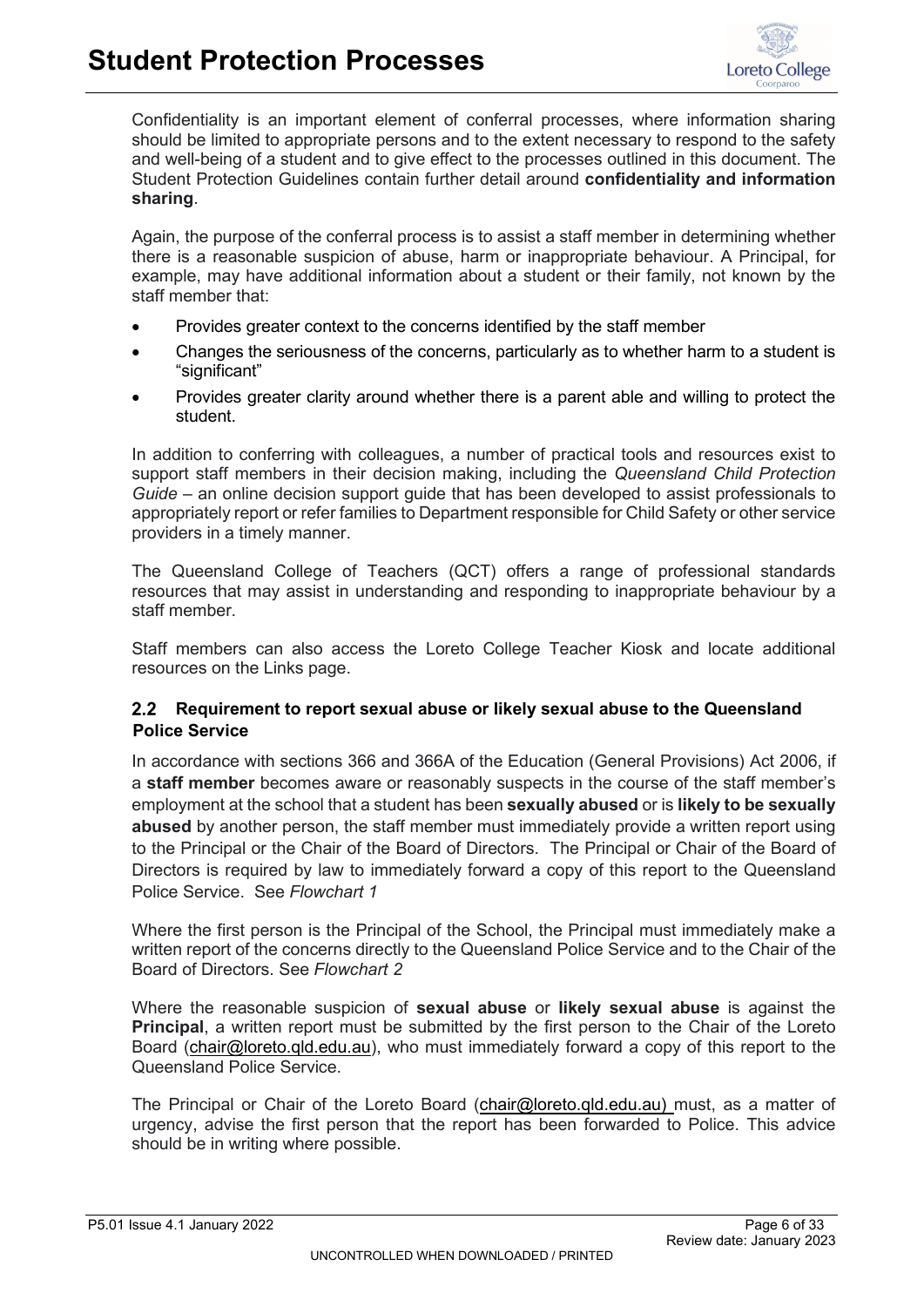

NOTE: If a reasonable suspicion of sexual abuse or likely sexual abuse is formed a report to the Queensland Police Service is to be made even if there is a **parent able and willing** to protect the child from harm.

Whilst the legislation relating to the mandatory reporting of sexual abuse and likely sexual abuse as outlined above relates only to students under 18 years of age, these processes extend the meaning to include students who are 18 years of age or above.

In addition, whilst the legislation limits the mandatory reporting of sexual abuse or likely sexual abuse of a student to reasonable suspicions formed in the course of the staff member's employment at the school, it is the policy of Loreto College Coorparoo that all reasonable suspicions of sexual abuse or likely sexual abuse of students, regardless of when they are formed, are reported to Queensland Police in accordance with these processes.

# <span id="page-6-0"></span>**Reporting significant harm or risk of significant harm to a student where there may not be a parent able and willing to protect the student from harm**

#### <span id="page-6-1"></span> $2.3.1$ *Mandatory reporting responsibilities for approved teachers*

Approved teachers have a **mandatory reporting** obligation under section 13E of the *Child Protection Act 1999* to make a report to the Department responsible for Child Safety when a teacher forms a 'reportable suspicion' about a child.

A reportable suspicion is a **reasonable suspicion:**

- that a child has suffered, is suffering, or is at an **unacceptable risk** of suffering, **significant harm** caused by **physical abuse** or **sexual abuse**; and
- there may not be a **parent able and willing to protect** the child from the harm.

A teacher fulfils this mandatory reporting obligation by:

- Making a written report to their Principal of the reportable suspicion (or if the allegation is against the Principal to the Chair of the Loreto Board (chair@loreto.qld.edu.au) and as a matter of urgency receiving written confirmation from the Principal or the Chair of the Loreto Board of the date and time that the report was submitted to the Department responsible for Child Safety; or
- Making a report directly to the Department responsible for Child Safety via the *[online](https://secure.communities.qld.gov.au/cbir/home/ChildSafety)  [reporting form](https://secure.communities.qld.gov.au/cbir/home/ChildSafety)*.

When the Principal or the Chair of the Board of Directors receives a report, where a teacher has formed a 'reportable suspicion', they **must,** as a matter of urgency, forward the report to the Department responsible for Child Safety.

Where a Principal themselves forms a 'reportable suspicion', they **must** make a report directly to the Department responsible for Child Safety.

Teachers are encouraged to make mandatory reports to the Department responsible for Child Safety through their Principal (as described above). However, if a teacher forms a 'reportable suspicion' about a student, the teacher **must** satisfy themselves, as a matter of urgency, that the Principal has provided a report to the Department responsible for Child Safety.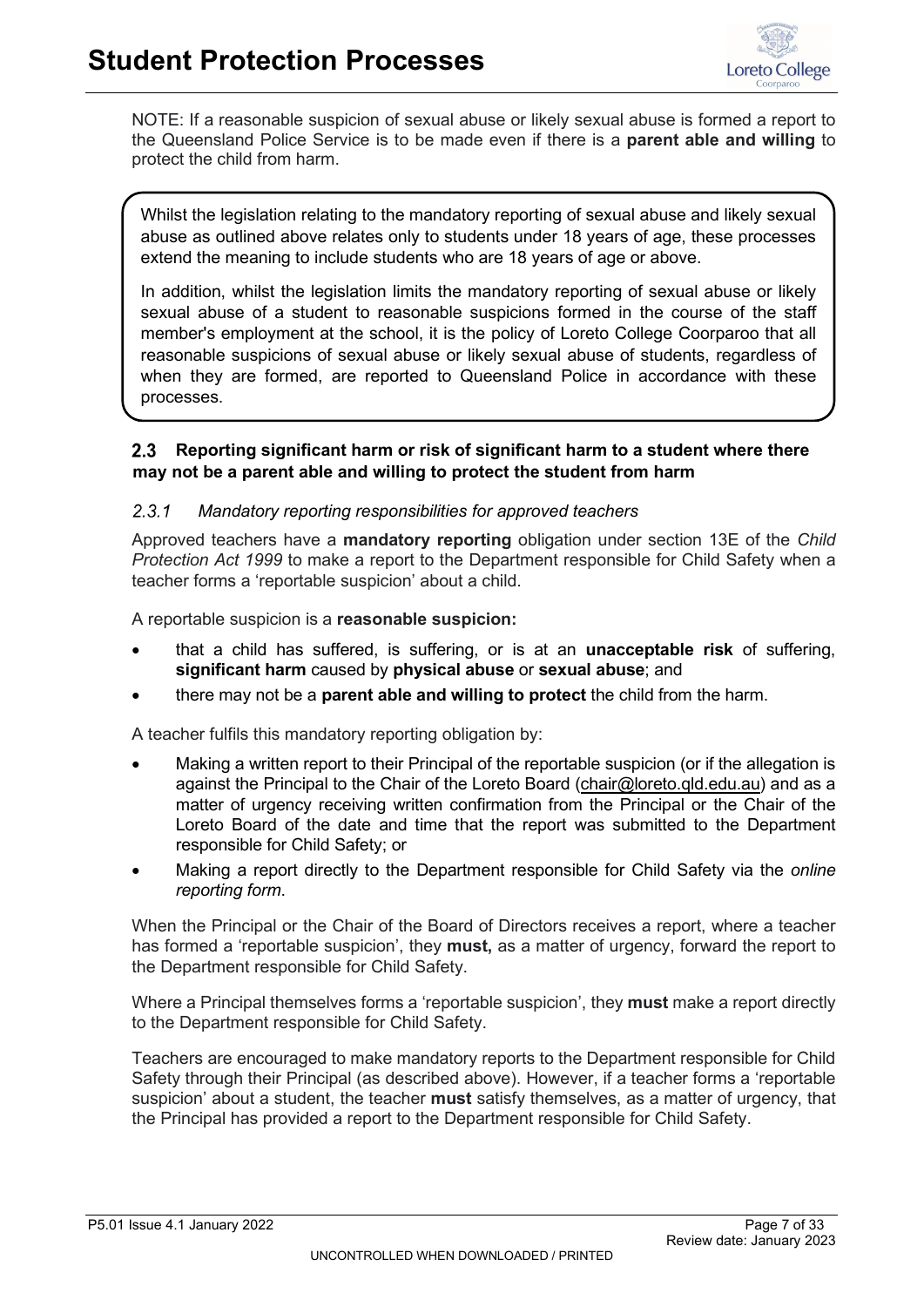

If the teacher does not reasonably suppose that the Principal has provided the report to the Department responsible for Child Safety, the teacher **must, as a matter of urgency,** make the report directly to the Department responsible for Child Safety. Teachers are encouraged to confer with Loreto College Student Protection Contacts for support in making the mandatory report themselves.

Again, the *Child Protection Act 1999* limits the mandatory reporting of reportable suspicions to those formed in the course of the teacher's engagement at the school. However, it is the policy of Loreto College Coorparoo that all reasonable suspicions that student has suffered, is suffering or is at unacceptable risk of suffering significant harm and may not have a parent able and willing to protect them from the harm, regardless of when they are formed, are reported to the Department of Communities, Child Safety and Disability Services in accordance with these processes.

Where a **staff member** reasonably suspects a student has suffered, is suffering or is at **unacceptable risk** of suffering **significant harm**, due to **sexual**, **physical**, **emotional / psychological abuse** or **neglect** and may not have a **parent able and willing** to protect the student from the harm, then the staff member must make a written report of the concerns to the Principal in writing, who in turn must immediately forward this report to the Department responsible for Child Safety - Regional Intake Service. See *Flowchart 3*

Where the allegation is against the **Principal**, the staff member must submit a written report to the Chair of Loreto Board (chair@loreto.qld.edu.au), who in turn must immediately forward this report to the Department responsible for Child Safety - Regional Intake Service.

The Principal or Chair of the Board of Directors must, as a matter of urgency, advise the staff member that the report has been forwarded to the Department responsible for Child Safety. This advice should be in writing where possible.

Where a Principal themselves reasonably suspects a student has suffered, is suffering or is at unacceptable risk of suffering significant harm, due to sexual, physical, emotional / psychological abuse or neglect and may not have a parent able and willing to protect the student from the harm, they must make a report directly to the Department responsible for Child Safety.

Copies of all student protection reports are submitted to the Principal and in cases where the report is against the Principal, the report must go to the delegated Director of the College Board.

#### <span id="page-7-0"></span> $2.4$ **Requirement to Report a Child Sexual Offence**

In addition to the requirement to report sexual abuse or likely sexual abuse, section 229BC of the *Criminal Code Act 1899* mandates the reporting to the Queensland Police Service of information relating to a child sexual offence. This is a general requirement applying to all adults (18 years or over) when information causes, or ought reasonably to cause, the adult to believe that a child sexual offence is being or has been committed against a child by another adult (for more details see Legislative References).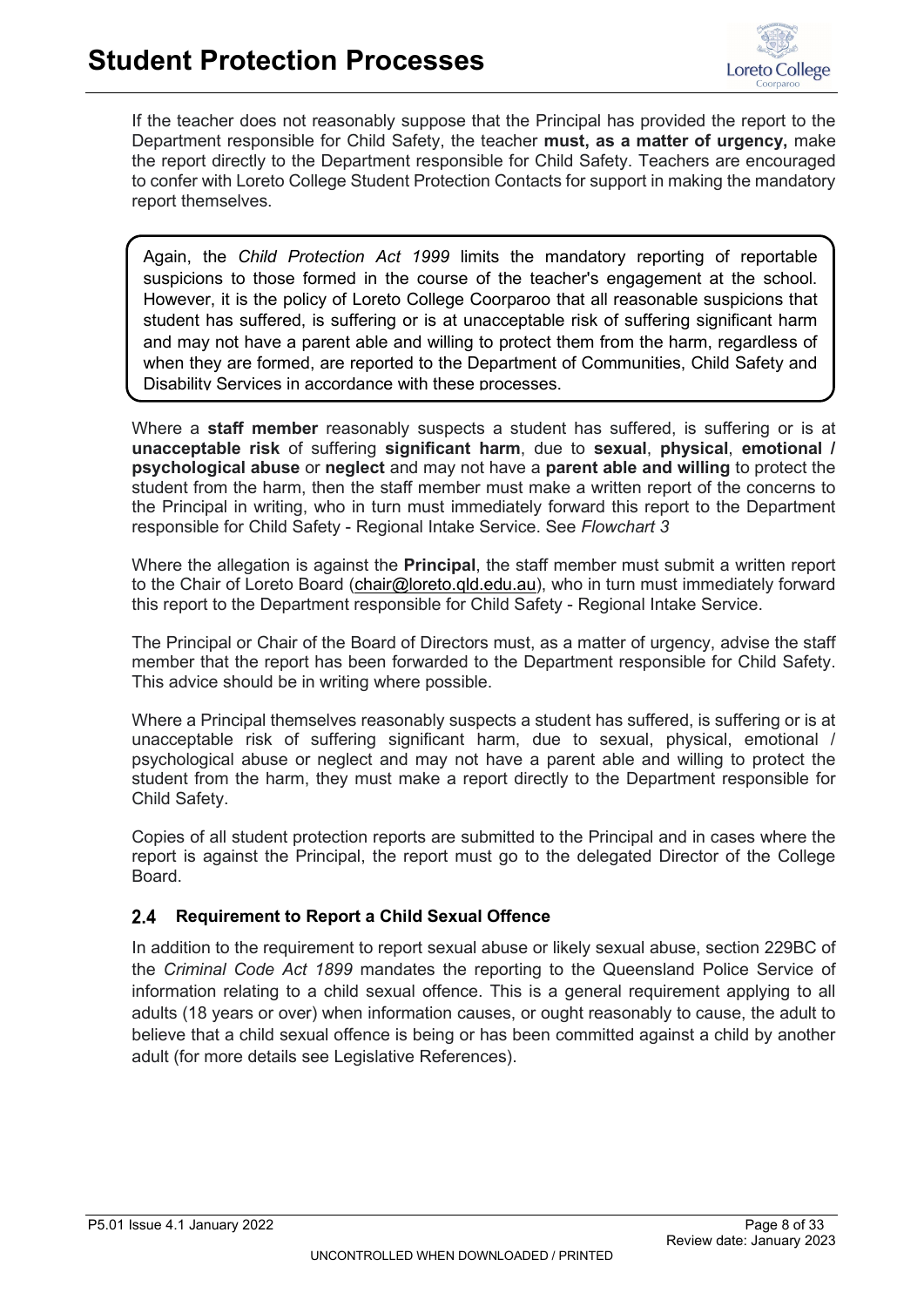

A report does not have to be made under the *Criminal Code Act 1899* if a report has already been made under the *Education (General Provisions) Act 2006* (reporting sexual abuse or likely sexual abuse) or the *Child Protection Act 1999* (reporting significant harm or risk of significant harm). Therefore, a report will only need to be made under the *Criminal Code Act 1899* if a matter that would constitute a child sexual offence by an adult has not already been

#### **IMPORTANT NOTE: Failure to protect from a child sexual offence**

In addition to the requirement to report a child sexual offence, under section 229BB of the *Criminal Code Act 1899* it a criminal offence for an adult to fail to protect a child from a child sexual offence.

A failure to protect offence will be committed if an adult in a school:

- a) knows there is a significant risk that another adult associated with the school will commit a child sexual offence against a child; and
- b) they have the power or responsibility to reduce or remove the risk; and
- c) they wilfully or negligently fail to reduce or remove the risk.

reported under the above two acts.

## <span id="page-8-0"></span>**Requirement to respond to harm or allegations of harm to students**

In accordance with section 16 (1) of the Education (Accreditation of Non State Schools) Regulation 2017, a school must have written processes to respond to harm or allegations of harm to a student. Therefore, in addition to the requirements outlined in *[Sections 2.2](#page-5-0) and 2.3* of this document, staff members must respond to any reasonable suspicion in accordance with the required processes that a child has suffered, is suffering or is at unacceptable risk of suffering, significant harm caused by emotional abuse, neglect, self-harm, or harm caused by others - for example, by other students or by other persons in the community.

#### <span id="page-8-1"></span> $2.5.1$ *Harm or risk of harm to a student caused by self-harm*

Where a staff member forms a reasonable suspicion that a student has self-harmed or is at risk of self-harm, the first priority is the immediate safety of the student and determining whether the self-injury or risk of self-injury is significant, for example an injury requiring medical attention. The priority in cases of significant self-harm is therefore meeting the immediate medical and psychological needs of the student, which may require the administration of first aid and/or immediate contact with emergency services or mental health services.

Once the immediate safety of the student is assured the staff member should raise the concern of self-harm with the Principal, and contact should be made with the student's parent/carer, unless doing so places the student at further risk of harm. A report should be written to record the self-harming behaviour and document the response of the school.

Once informed of student self-harm, the school response must include:

- assessing the immediate safety of the student or any other student who may have been affected and
- instigate the school's critical incident plan, if required
- notify and collaborate with the school counsellor or school psychologist regarding an appropriate response plan to ensure the ongoing safety of the student
- notify the student's parents unless doing so is not appropriate for example, the incident may relate to an independent student or notifying parents may not be in the student's best interests. Where a staff member forms a reasonable suspicion that a student has suffered, is suffering or is at unacceptable risk of suffering significant harm, as a result of self-harming behaviour AND may not have a parent able and willing to protect the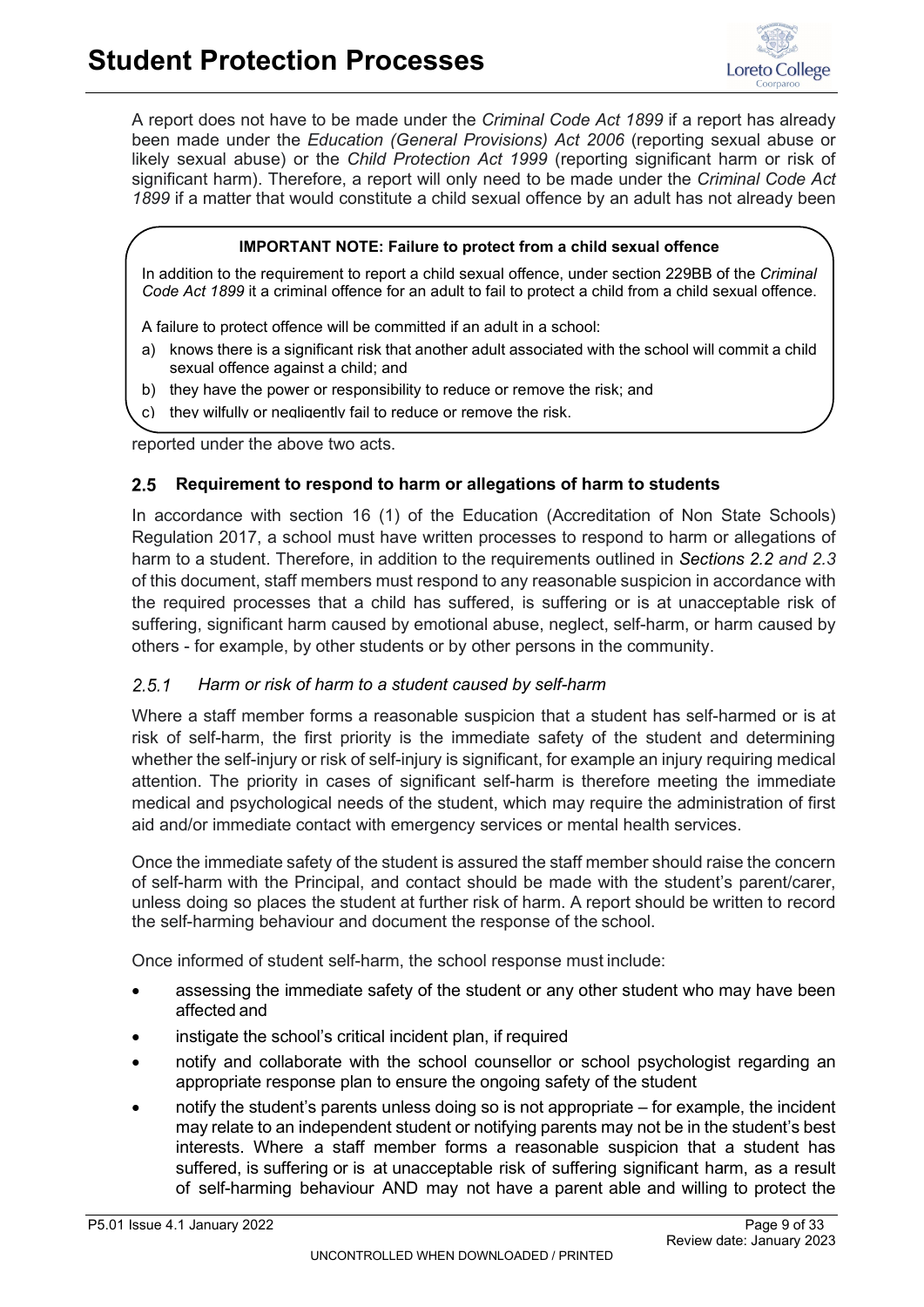

student from harm (for example refusing to support the student in accessing medical or psychological care) then a written report must be made in accordance with the reporting processes detailed in *Section [2.3](#page-6-0)* of this document as a concern of neglect

- support any other student or staff member who may be affected by an incident of selfharm
- utilise established referral protocols and pathways to local mental health service providers if urgent mental health advice and assistance is required
- establish a date as to when the outcomes of the response will be reviewed

Where the staff member forms a reasonable suspicion that a student has suffered, is suffering or is at unacceptable risk of significant harm, as a result of self-harming behaviour AND may not have a parent able and willing to protect the student from harm, (for example refusing to support the student in accessing medical or psychological care), then a written report must be made in accordance with the reporting processes detailed in *Section 2.3* as a concern of neglect.

#### <span id="page-9-0"></span>*Harm or risk of harm to a student caused by another student*   $2.5.2$

Where a staff member forms a reasonable suspicion that a student has been harmed or is at risk of being harmed by another student, the priority is the immediate safety of the student, which will include determining whether the effect on the student is significant, for example, an injury requiring medical attention.

Where there is a significant injury or immediate risk of significant injury to a student, the priority is meeting the medical and safety needs of the student, which may require the administration of first aid, immediate contact with emergency services and contacting the student's parent(s) or care-provider(s).

Behaviour between students is managed in accordance with the Loreto College written processes for the conduct of students, or relevant behaviour support guidelines. In cases where criminal offences have been alleged, for example the serious assault of a student by another student over the age of 10 years, parents and care-providers should be made aware of the option to pursue action through the Queensland Police Service. Loreto College will cooperate with any resulting investigation.

Allegations of bullying behaviours, including online behaviours, are managed in accordance with the Loreto College bullying response procedures and associate procedures relating to student conduct.

Where a staff member forms a reasonable suspicion that a student has suffered, is suffering or is at unacceptable risk of significant harm, as a result of student to student behaviours AND may not have a parent able and willing to protect the student from harm, (for example an inability to provide supervision for the student), then a written report must be made in accordance with the reporting processes detailed in *Section 2.3* of this document.

#### <span id="page-9-1"></span> $2.5.3$ *Responding to student sexual behaviour*

Sexual behaviours of various kinds may be evident in children, particularly in the early years. Some forms of sexual behaviour may be considered developmentally appropriate for the child's age and stage of development. Other behaviours may indicate that the child could have been exposed to inappropriate material or experiences (for example, reports of very young children knowing about and experimenting with oral sex). **Resources** such as those published by the Department responsible for Child Safety can assist in identifying age inappropriate sexual behaviour.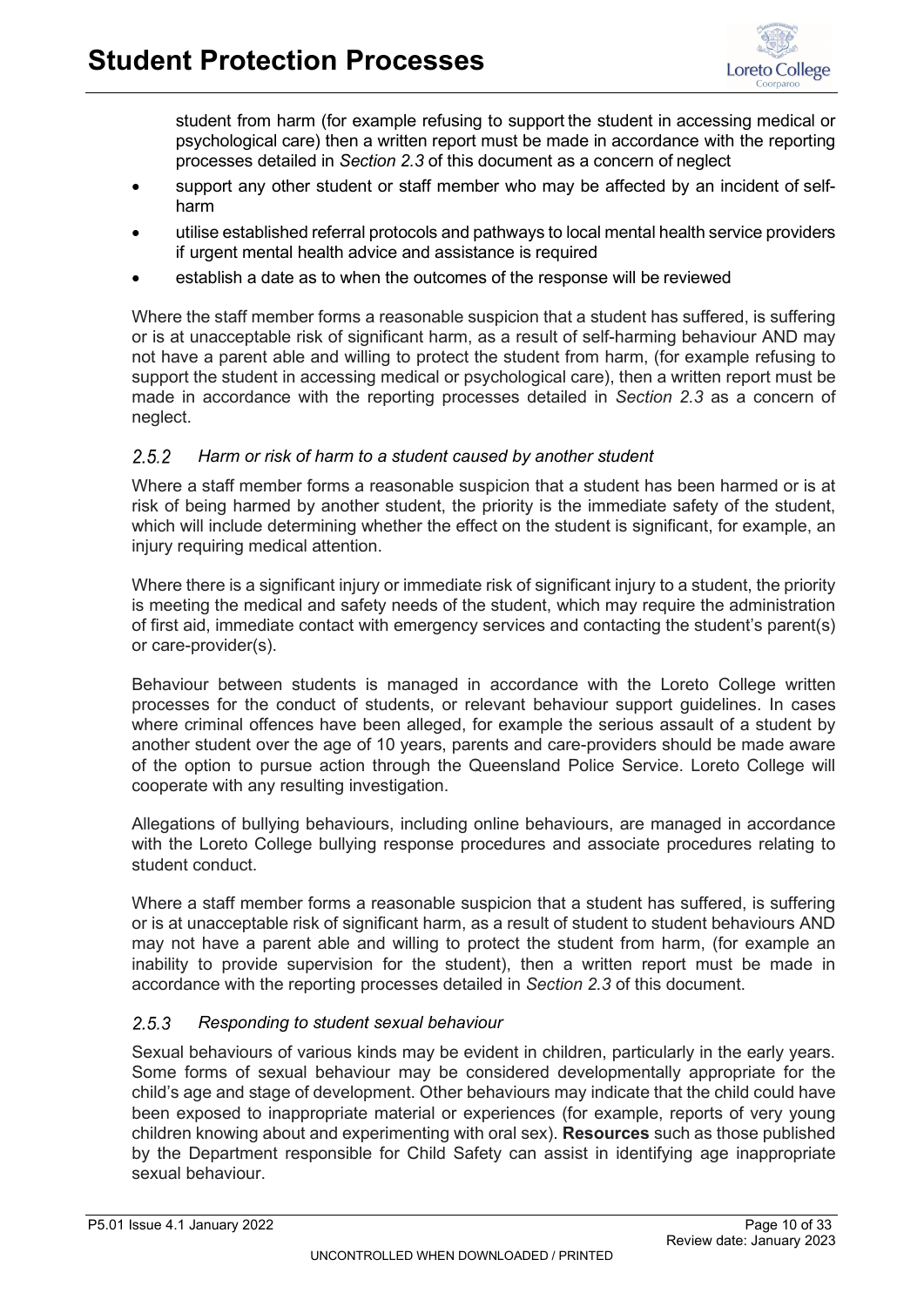

Suspicion that a student has been sexually abused may also be formed in some circumstances where a student exhibits concerning sexual behaviour. In these circumstances, a report to the Queensland Police Service is required as outlined above in *[Section 2.2](#page-5-0)* and an assessment of the requirement to report made under *Section [2.3](#page-6-0)* is also required.

#### <span id="page-10-0"></span> $2.5.4$ *Harm or risk of harm to a student caused by a person not associated with the school or family*

There may be some circumstances where a staff member becomes aware of a concern that a student has been harmed, or is at risk of harm, by a person not associated with the school or family. As with the broader responses to harm, consideration must first be given to whether the harm or risk of harm is significant and whether there is a parent able and willing to protect the student from harm.

In circumstances where there is a parent able and willing to protect the student from harm, then the parents must be notified of the concerns as soon as possible. Where there is not a parent able and willing to protect the student and there is a reasonable suspicion of significant harm or risk of harm, then the reporting process detailed in *Section 2.3* of this document must be followed.

Where the risk is immediate, for example the abduction of a student walking to school, then the Queensland Police Service must be contacted immediately.

# <span id="page-10-1"></span>**Responding to concerns that do not meet the threshold for reporting**

A staff member may identify concerns regarding a student that ultimately do not form a reasonable suspicion of sexual abuse, likely sexual abuse or significant harm, however, indicate that without support or intervention a student and/or their family are at risk of entering the child protection system.

These concerns should be raised with the Principal, who may refer the student/and or their family to the appropriate service. This may include support options through the school, such as the School Counsellor, or to community based options such as Family and Child Connect.

The Student Protection Guidelines provide detail around the options that are available to support students and families.

# <span id="page-10-2"></span>**Responding to allegations against staff members, including the Principal, and volunteers**

In accordance with s.16 (2) of the Education (Accreditation of Non State Schools) Regulation 2017, a school must have a process for the reporting of staff behaviour that a student considers to be **inappropriate**.

Additionally, a school must have a process to respond to the reported staff inappropriate behaviour.

Therefore, if a staff member becomes aware of staff behaviour that a student considers to be inappropriate, the staff member must report this behaviour in accordance with the designated process without delay.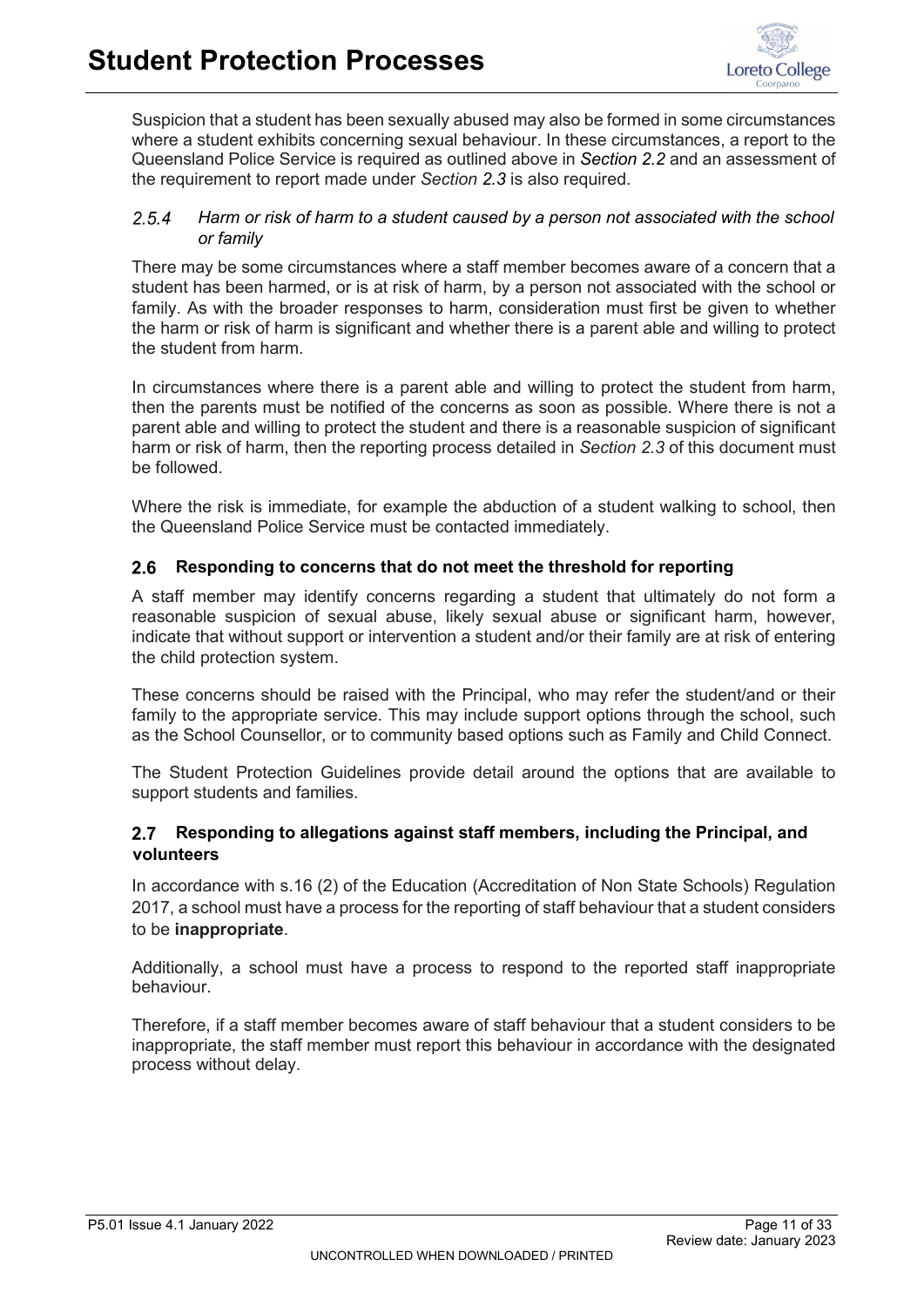

#### <span id="page-11-0"></span>*Allegations of sexual abuse or likely sexual abuse against a staff member, volunteer*  $2.7.1$ *or other contracted group / individual*

A staff member may form a reasonable suspicion that a student has been sexually abused or is likely to be sexually abused by a staff member, volunteer or other contracted group / individual.

In these circumstances, the reporting processes detailed in *[Section 2.2](#page-5-0)* of this document must be followed. In addition, in these circumstances, organisational conduct processes will be commenced once confirmed as appropriate by the Queensland Police Service. This is to ensure that any action taken by Loreto College does not compromise any potential criminal investigation.

The Principal will instigate any actions for dealing with allegations against staff members or volunteers, including:

- Processes for risk management and support to ensure the safety and wellbeing of all parties;
- Considerations around standing down a staff member or removing the volunteer from their volunteer activities; and
- Processes for liaising with Queensland Police Service around the investigation and outcomes

Loreto College processes for dealing with allegations against staff members or volunteers are outlined in the Professional Conduct Policy and the Complaints Policy.

Where Loreto College investigates an allegation of harm caused, or likely to be caused, to a child because of the conduct of a relevant teacher, the Queensland College of Teachers will be notified of the commencement and outcome of the investigation.

#### <span id="page-11-1"></span> $2.7.2$ *Allegations of sexual abuse or likely sexual abuse against a Principal*

A staff member may form a reasonable suspicion that a student has been sexually abused or is likely to be sexually abused by the school Principal.

In these circumstances, the reporting processes detailed in *[Section 2.2](#page-5-0)* must be followed except the report from the staff member will be made to the Chair of the Loreto Board (chair@loreto.qld.edu.au), not the Principal. Completing the written report will facilitate this requirement. In addition, in these circumstances, organisational conduct processes will be commenced once confirmed as appropriate by the Queensland Police Service. This is to ensure that any action taken by the college does not compromise any potential criminal investigation.

The Chair of the Loreto Board will instigate any actions for dealing with allegations against the Principal, including:

- Processes for risk management and support to ensure the safety and wellbeing of all parties;
- Considerations around standing down a staff member or removing the volunteer fromtheir volunteer activities; and
- Processes for liaising with Queensland Police Service around the investigation and it's outcomes.

Following the provision of a [Student Protection Report,](https://loretotass.loreto.qld.edu.au/kiosk/inline-file.cfm?do=ui.web.general.main.schoolLink&item_code=CUS720) an investigation must not be conducted by or on behalf of Loreto College pending the result of Police inquiries. However, the Chair of the Board of Directors will take immediate steps to ensure that a risk assessment is undertaken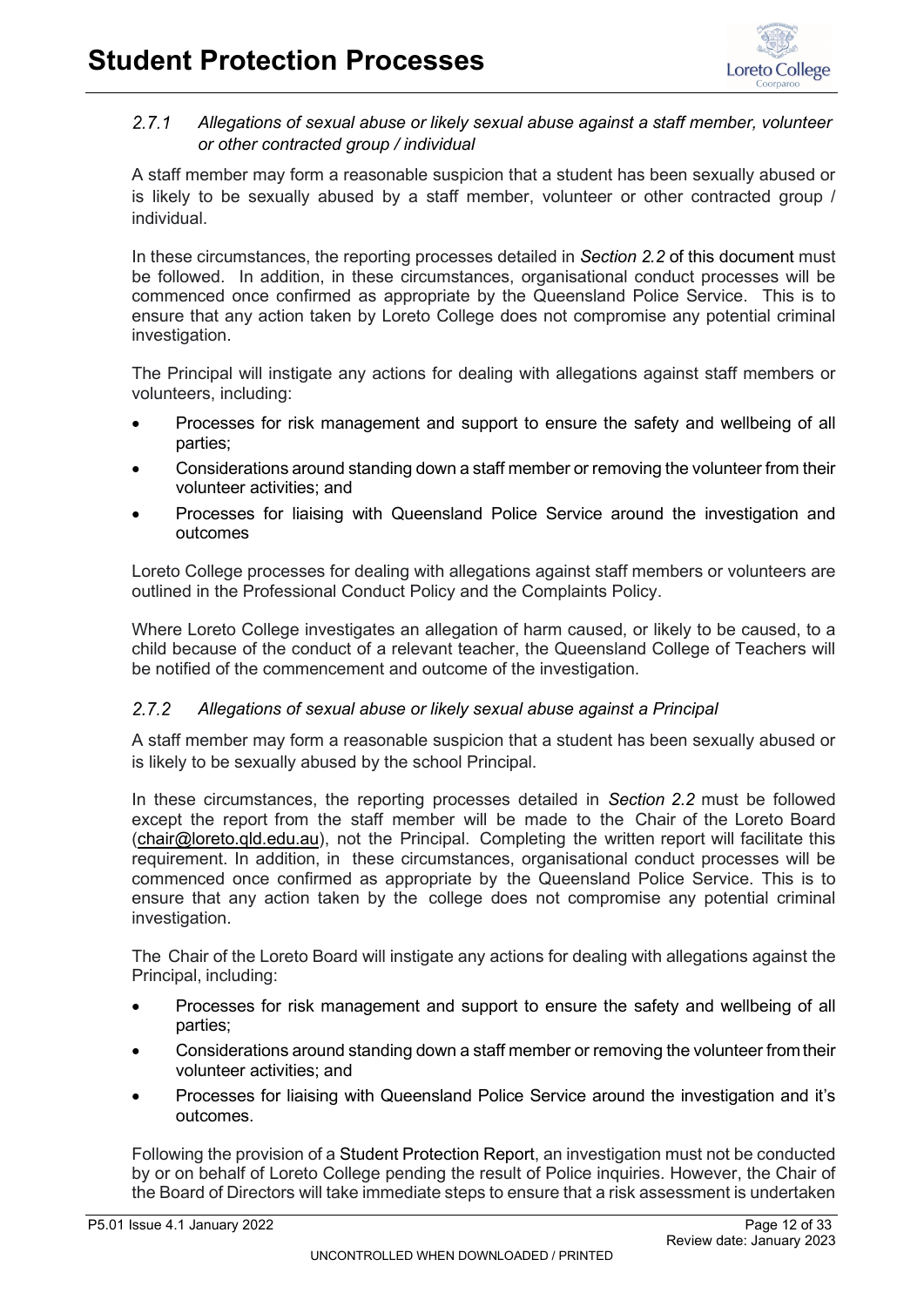

to determine whether the Principal subject to the allegations should continue to be allowed to work in the school. As a result of the risk assessment, and following consultation with the QLD Police Service, the Principal may be suspended from his/her duties, or have his/her duties restricted.

The Chair of the Board of Directors will seek advice from the QLD Police Service as to if and when the Principal should be informed of the allegation. In all allegations of sexual abuse or likely sexual abuse against a Principal, the Chair of the Board of Directors in consultation with the College Board with the permission of the QLD Police Service will proceed in accordance with the processes detailed in *[Section 2.9](#page-16-0)* of this document.

## <span id="page-12-0"></span> *Allegations of harm against a staff member or volunteer*

A staff member may form a reasonable suspicion that a staff member or volunteer has harmed a student. In these circumstances, the staff member must make a written report of the concern to the Principal. The Principal upon receipt of this information, commences the process detailed in *[Section 2.9](#page-16-0)* of this document.

## **IMPORTANT NOTE: Sexual Activity between staff members and students**

The involvement of any staff member or volunteer within a school in sexual activity with, or sexual exploitation of, a student attending that school is always to be regarded and responded to as SEXUAL ABUSE.

If the allegation of harm relates to sexual abuse or likely sexual abuse, then the processes detailed in*[Section 2.2](#page-5-0)* must be followed.

If a student has experienced significant physical harm (for example, bruises and nonaccidental injuries), as a result of a staff member's or volunteer's behaviour, it is a requirement that the QLD Police Service is notified by the Principal. Parents are notified and must be informed of the school's action to date.

Parents must also be informed that they are able to contact the QLD Police Service directly if they wish to. The Principal must make a record of this discussion within the Student Protection report as part of the workplace investigation process to be carriedout.

Where the allegation is that a student has suffered, is suffering, or is at unacceptable risk of suffering significant harm caused by a staff member or volunteer AND may not have a parent able and willing to protect the student from harm, the reporting processes detailed in *Section [2.3](#page-6-0)* must befollowed.

Where the allegation concerns emotional harm to a student and there is a parent able and willing to protect the student then the allegation will be dealt with in accordance with the processes detailed in *[Section 2.9 of](#page-16-0) this document.*

#### <span id="page-12-1"></span> $2.7.4$ *Allegations of harm against a Principal*

A staff member may form a reasonable suspicion that a Principal has harmed a student. In these circumstances, the staff member must make a written report of the concern to the Chair of the Board of Directors.

The Chair of the Board of Directors, upon receipt of the information, commences the processes detailed in *[Section 2.9](#page-16-0)* of this document.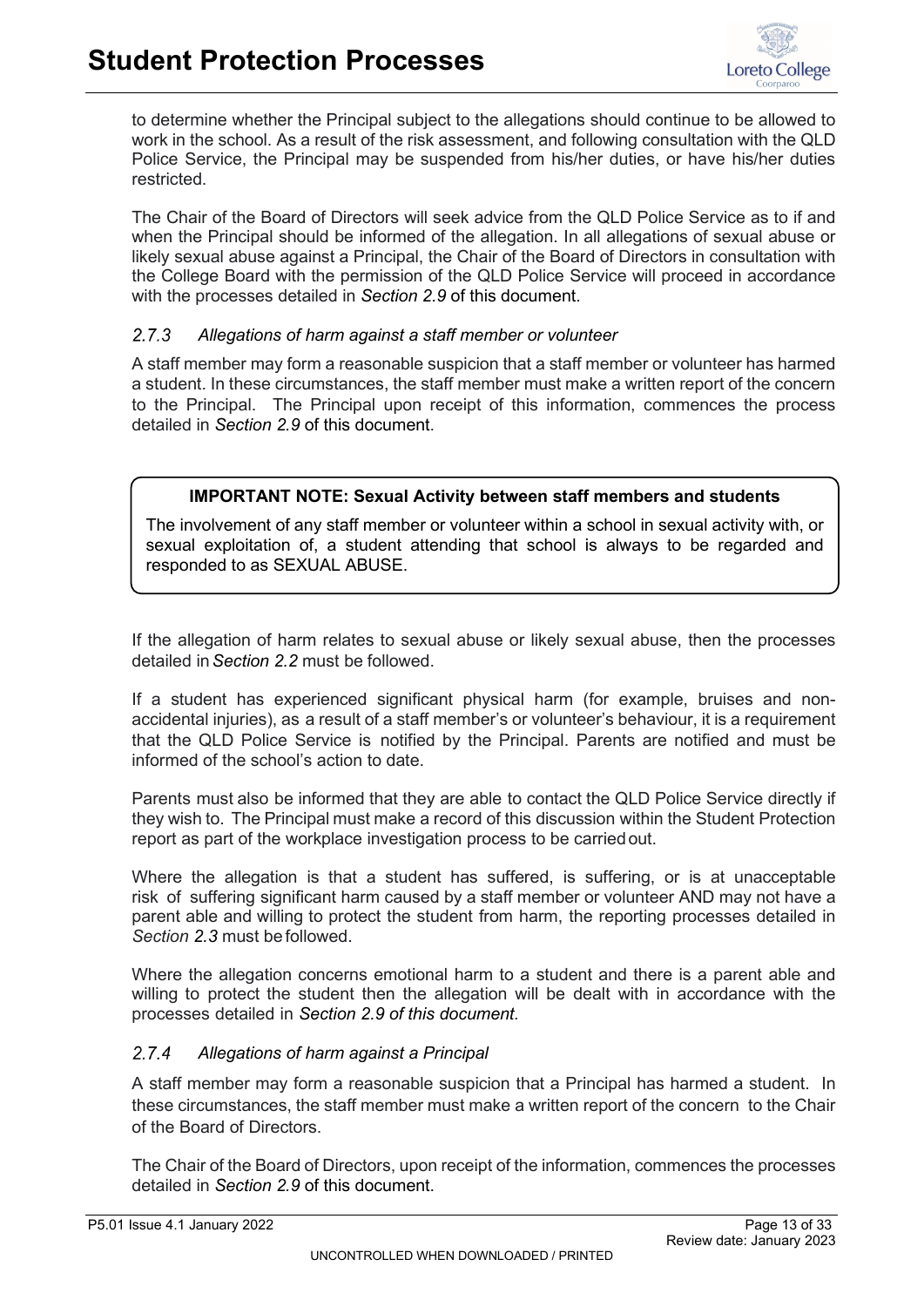

If the allegation of harm relates to sexual abuse or likely sexual abuse, then the processes detailed in *[Section 2.2](#page-5-0)* must be followed.

Where the allegation is that a student has suffered, is suffering, or is at an unacceptable risk of suffering significant harm caused by the Principal AND may not have a parent able and willing to protect the student from harm, the reporting process detailed in *Section [2.3](#page-6-0)* must be followed.

If a student has experienced significant physical harm (for example, bruises and nonaccidental injuries), as a result of the Principals behaviour, it is an organisational requirement that the QLD Police Service be notified. The first staff member must notify the Chair of the Board of Directors (chair@loreto.qld.edu.au) who must notify the QLD Police Service. Parents are notified and must be informed of the school's action to date. Parents must also be informed that they may contact the QLD Police Service directly if they wish to. The Chair of the Board of Directors must make a record of this discussion within the Student Protection report as part of the workplace investigation process to be carried out.

Overall case management will be provided by the Chair of the Board of Directors. It is important that they establish communication with the Police (if required) and parents so that information may be shared as appropriate. Loreto College Student Protection Officers are also available to provide assistance and support to staff in managing what can be complex issues relating to student protection matters.

#### <span id="page-13-0"></span> $2.7.5$ *Allegations of inappropriate behaviour against a staff member or volunteer*

A staff member may form a reasonable suspicion that another staff member or volunteer has behaved inappropriately towards a student. In these circumstances, the staff member must make a written report of the concern to the Principal.

If a staff member becomes aware of an allegation against himself/herself in relation to his/her alleged inappropriate behaviour towards a student, he/she must report the matter to the Principal at the school without delay.

There are two intervention levels that may be considered when responding to alleged inappropriate behaviour by a staff member towards a student:

- Level 1 Intervention for responding to reports of minor inappropriate behaviour; or
- Level 2 Intervention Request for responding to reports of repeated, serious or more complex inappropriate behaviour (which does NOT involve sexual abuse/likely sexual abuse which is reportable under *Section 2.2* of this document).

The Principal, with reference to *Sections 2.8 and 2.9* of this document, will determine the level of intervention required after consultation with the Chair of the Board of Directors and action the appropriate procedures to be followed.

If the person against whom a report of inappropriate behaviour has been made is a volunteer or an employee who is not a staff member of Loreto College, the Principal will take appropriate steps, with the relevant employer if necessary, to deal with the matter in a manner that is consistent with the procedures outlined in *Sections 2.8 and 2.9* as they apply to a staff member of Loreto College.

#### <span id="page-13-1"></span> $2.7.6$ *Allegations of inappropriate behaviour against a Principal*

A staff member may form a reasonable suspicion that a Principal has behaved inappropriately towards a student. In these circumstances, the staff member must make a written report of the concern to the Chair of the Board of Directors using the Student Protection Reporting form.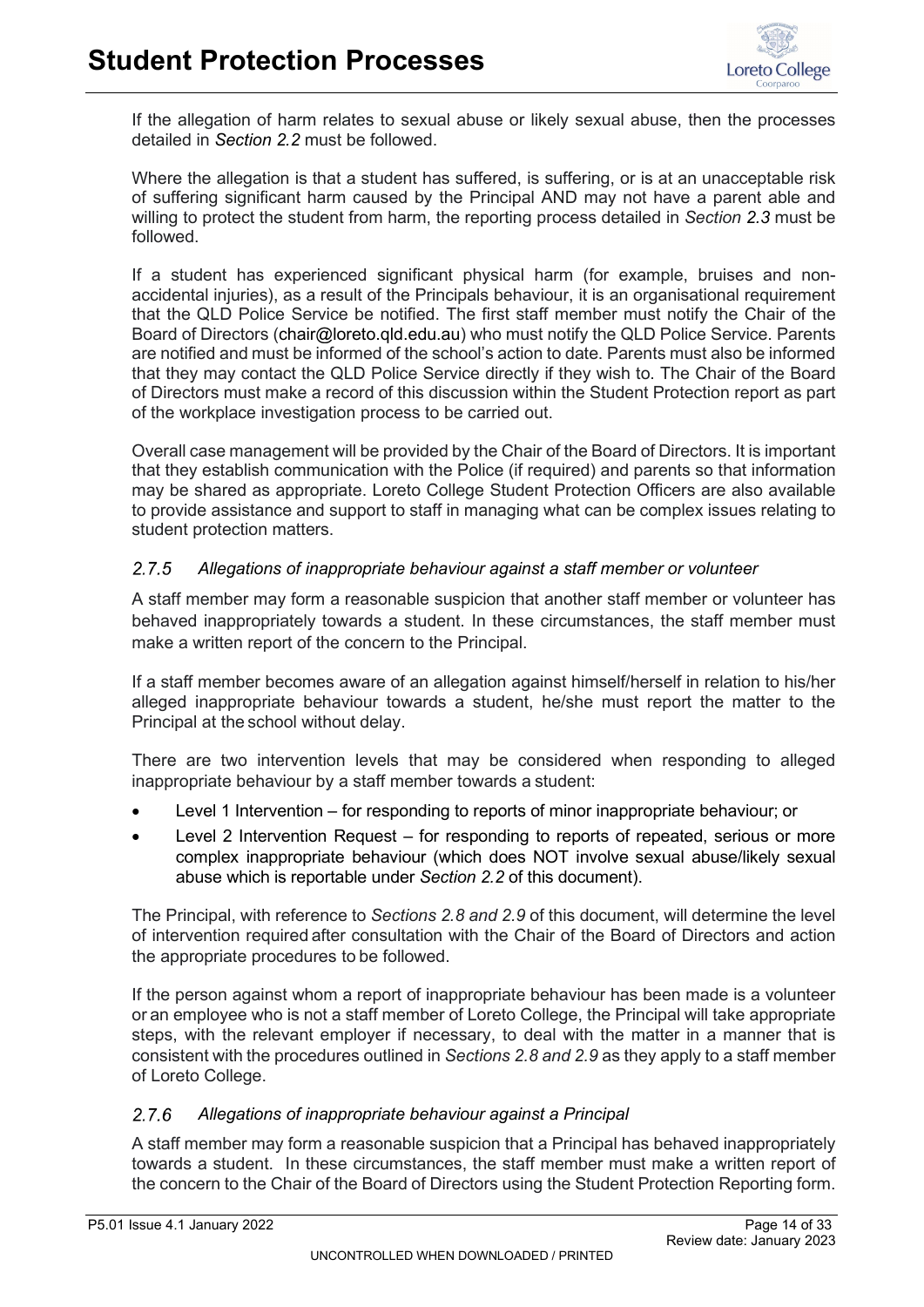

The Chair of the Board, with reference to *Sections 2.8 and 2.9*, will determine the level of intervention required.

In these circumstances, there are two intervention levels that may be considered when responding to alleged inappropriate behaviour by a Principal towards a student:

Level 1 Intervention – for responding to reports of minor inappropriate behaviour; or

Level 2 Intervention Request – for responding to reports of repeated, serious or more complex inappropriate behaviour (which does NOT involve sexual abuse/likely sexual abuse which is reportable under *Section 2.2* of this document).

The Chair of the College Board will manage the process for dealing with allegations of inappropriate behaviour against a Principal including:

- processes for risk management and support;
- considerations around standing down the Principal; and
- processes for liaising with Queensland Police Service around their investigation and its outcomes.

Staff members should complete a written report detailing the alleged inappropriate behaviour towards the student to the Chair of the Board of Directors (chair@loreto.qld.edu.au) who will investigate the alleged inappropriate behaviour and respond to any substantiated unacceptable conduct under the provisions of the Loreto Code of Conduct and the Complaint Resolution Policy**.**

# <span id="page-14-0"></span>**Level 1 Intervention for responding to reports of minor inappropriate behaviour by a staff member towards a student**

#### <span id="page-14-1"></span> $2.8.1$ *When is a Level 1 Intervention actioned?*

A Level 1 Intervention is undertaken following a report of minor inappropriate behaviour by a staff member towards a student. A matter of minor inappropriate behaviour relates to a report that, if substantiated, may constitute a minor breach of the Loreto College Code of Conduct.

When a report relates to repeated or multiple minor breaches reported at about the same time, they may need to be actioned as a Level 2 Intervention.

#### <span id="page-14-2"></span>*Who is responsible for a Level 1 Intervention?*  $2.8.2$

The Level 1 Intervention response to a report of inappropriate behaviour towards a student by a staff member will be coordinated at a school level by the Principal who will determine how best to address the complaint or report with the staff member and initiate any consequences that may be determined to be appropriate. This might involve consultation with relevant persons such as the Student Protection contacts.

Inappropriate behaviour includes but is not limited to any behaviour, including words, towards a student that is contrary to what is required of staff members under Loreto College's Code of Conduct. Such inappropriate behaviour may be of a physical, sexual, emotional or psychological nature. Further information regarding professional boundaries is located in the accompanying Student Protection Guidelines document.

The fact that a complaint or allegation is not presented formally or in writing is not a valid reason to fail to follow these processes.

All staff must respond in accordance with the processes detailed in this section if: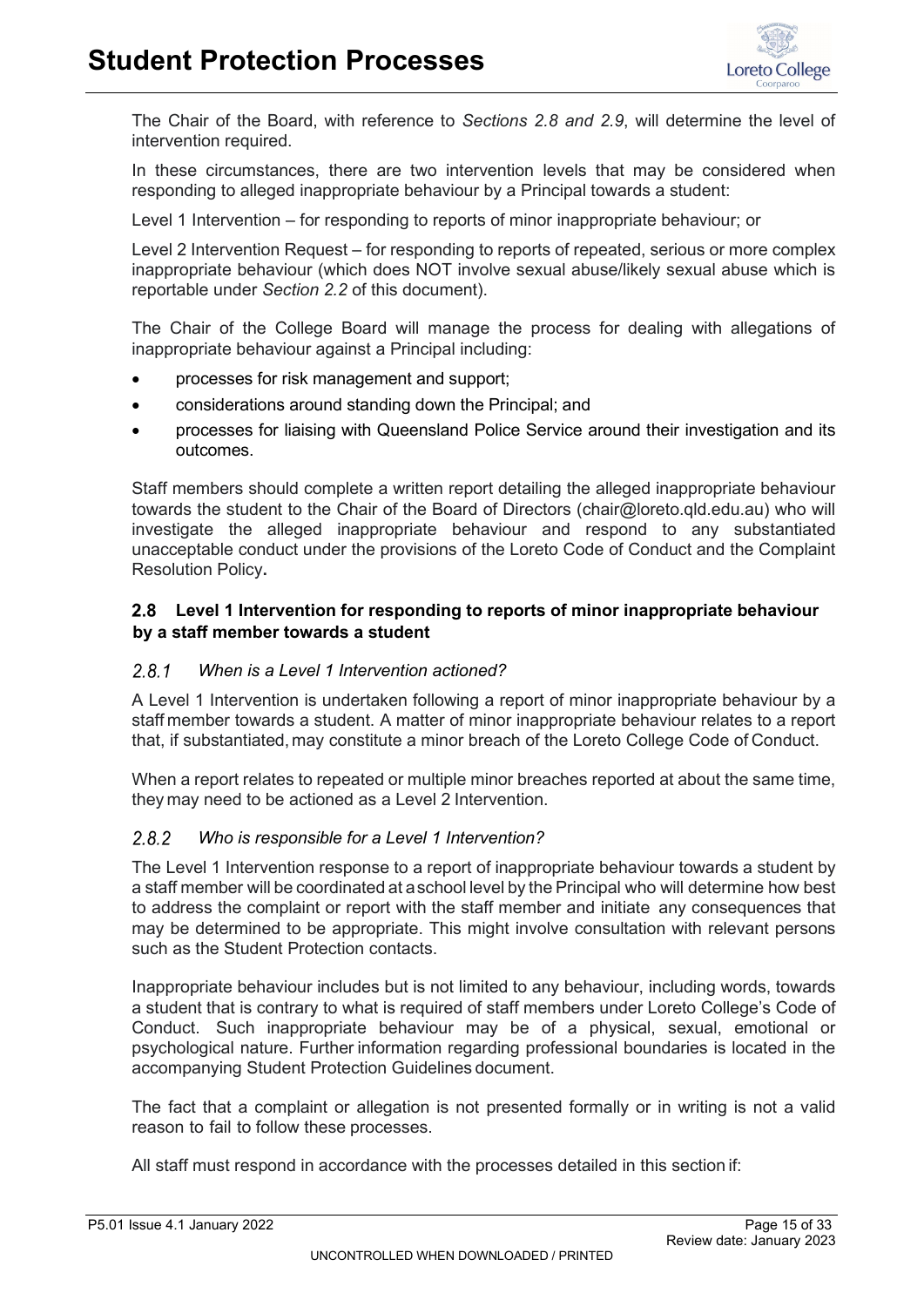

- a student, parent or other person makes a complaint in relation to a staff member's behaviour towards a student that the student, parent or other person considers to be inappropriate and which does not meet the threshold for a report to a statutory authority; or
- a staff member observes or overhears inappropriate behaviour by a staff member towards a student which does not meet the threshold for a report to a statutory authority.

Staff may be at risk of disciplinary sanction for failing to report a complaint or allegation which relates to an allegation or complaint of inappropriate behaviour of a staff member towards a student/s.

#### <span id="page-15-0"></span> $2.8.3$ *What actions are undertaken for a Level 1 Intervention?*

# *The role of the Principal*

The Principal will facilitate the intervention process to address a reported concern and complete all documentation of the process including:

- reviewing the Student Protection report;
- assessing the nature of the concern:
- clarifying the concern with the student/parent/complainant;
- gathering additional information if required (for example, where the staff member denies or contests the allegation, or the age or other characteristic of the child necessitates further enquiry);
- determining the boundary violation;
- confirming the Level 1 Intervention as the appropriate process;
- discussing the concern with the staff member;
- documenting the staff member's account of the matter;
- determining whether the matter is contrary to Loreto College's Code of Conduct
- determining and actioning the appropriate student support strategies;
- determining and actioning the appropriate staff intervention strategies;
- submitting the matter to the Chair of the for review;
- actioning any amendments;
- producing the Level 1 Intervention Report and supplying a copy of the report to the staff
- member; and
- advising the complainant/student's parents/carers of the completion of the process.

The Level 1 Intervention Report provided to the staff member includes:

- the details and circumstances of the reported matter;
- relevant actions taken by the Principal to assess the matter;
- the staff member's account of the incident including whether the behaviour alleged has been admitted, admitted with qualification or denied by the staff member;
- the determination as to whether the behaviour alleged is assessed to be contrary to the Loreto College Code of Conduct; and
- details of the advice/guidance that has been provided to the staff member.

# *Further guidance on the role of the Principal*

The decision regarding whether to, and how to, gather further information will depend on factors such as the relative seriousness of the allegation, the expectations of the complainant(s), any record of past reports of inappropriate behaviour on the part of the staff member, and the likelihood of an allegation being able to be substantiated given the circumstances.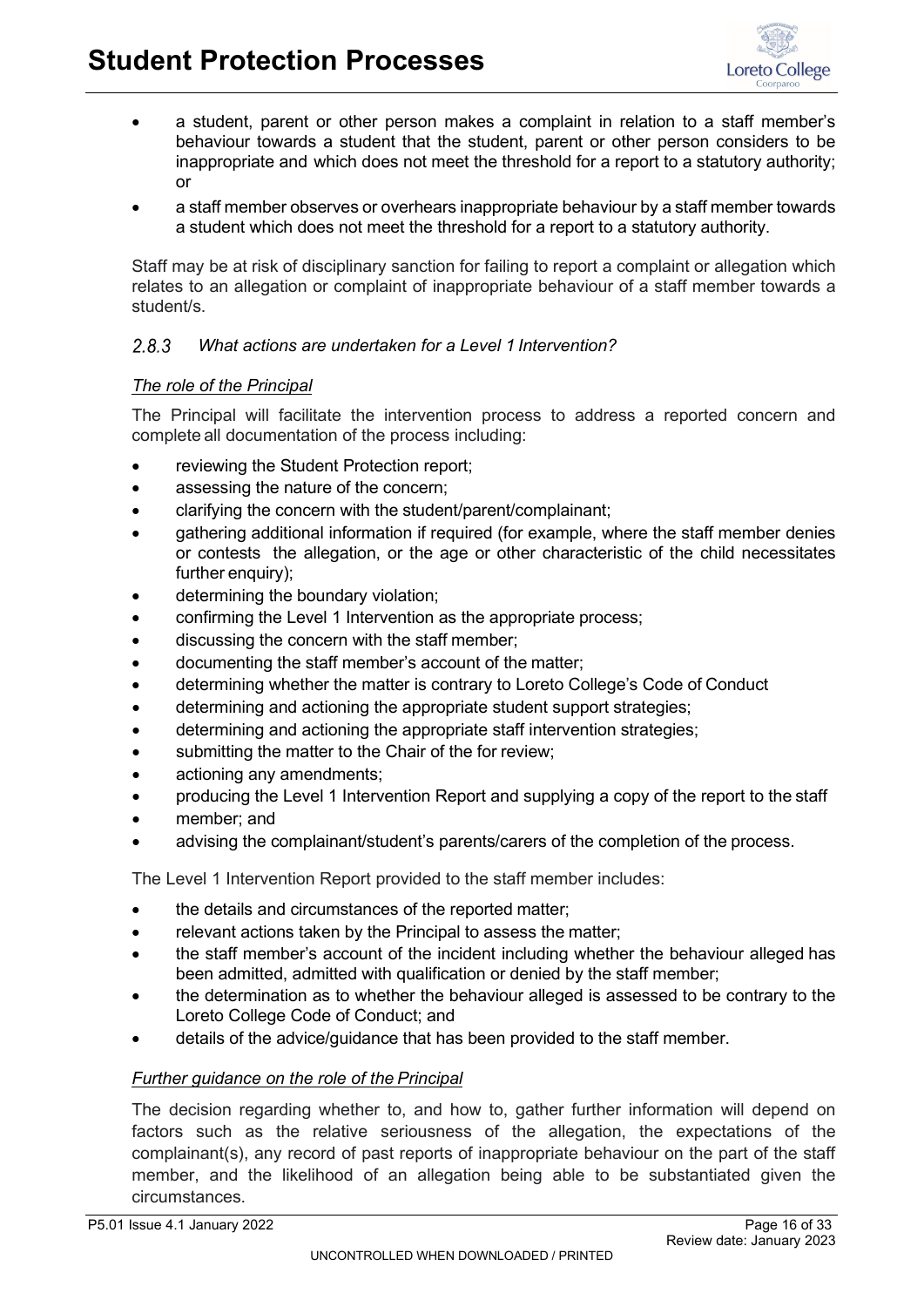

A staff member may admit inappropriate behaviour. The inappropriate behaviour will then be addressed through documented management advice/guidance and/or correction. Conciliation / mediation may be provided if desired by the complainant.

The staff member must be formally advised of the outcome of the Level 1 Intervention through the provision of the Level 1 Intervention Report following review of the matter by the Chair of the Loreto Board.

The parent/carer of the student concerned is to be advised in writing of the completion of the intervention unless there are extraordinary reasons why this should not occur, in which case the reasons should be documented. Any other complainants (including students) are also advised of the completion of the intervention.

Where a report of inappropriate behaviour is made against a staff member who is a cleric or member of a religious order, or who was a cleric or member of a religious order at the time of the alleged behaviour, the Principal will inform the Chair of the Board of Directors as soon as possible.

## *Provision of pastoral care and support*

Pastoral care and support will be offered to the student concerned and his/her family; to the staff member against whom the report has been made; and any others involved. The welfare and best interests of any students involved will be paramount and advice may be sought from external providers about appropriate support for the student and his/her family.

# <span id="page-16-0"></span>**Level 2 Intervention for responding to reports of repeated, serious or more complex inappropriate behaviour by a staff member towards a student**

#### <span id="page-16-1"></span> $2.9.1$ *When is a Level 2 Intervention actioned?*

A Level 2 Intervention is undertaken following a report of repeated, serious or more complex inappropriate behaviour by a staff member towards a student (including significant physical or emotional harm to a student). Such behaviour, if substantiated, would constitute misconduct and would justify a formal disciplinary sanction against the staff member.

In circumstances where there is a report or reasonable suspicion of sexual abuse or likely sexual abuse of a student by a staff member to a State authority, investigation by college staff under a Level 2 Intervention is not to be commenced until such time as the relevant statutory authority advises Loreto College that they may commence their processes.

The requirements for reporting a reasonable suspicion of sexual abuse or likely sexual abuse of a student are covered in *Section 2.2* of this document.

In circumstances where there is a report that a student has suffered, is suffering, or is at unacceptable risk of suffering significant harm caused by a staff member and may not have a parent able and willing to protect the student from harm, the reporting processes detailed in *Section 2.3* must be followed.

Where a report has been made to the Queensland Police Service about a matter, the Level 2 Intervention request will be forwarded to the Chair of the Board of Directors, however, further investigation will only commence once confirmed as appropriate with the Queensland Police Service. This is to ensure that any action taken by Loreto College does not compromise any potential criminal investigation.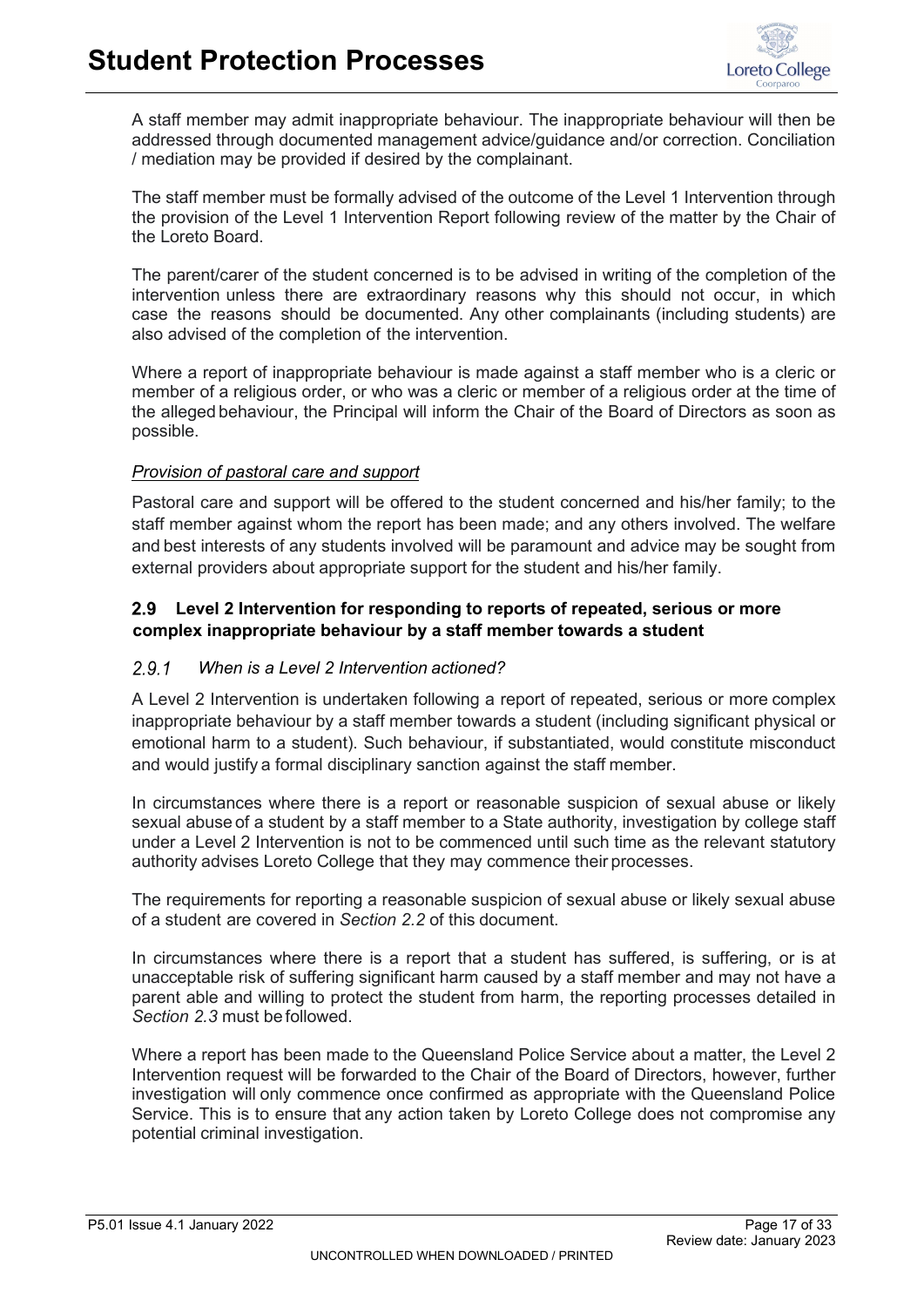

A Level 2 Intervention is undertaken if there is a report or reasonable suspicion that significant harm or unacceptable risk of significant harm to a student has been caused by physical abuse or emotionalabuse.

Where Loreto College commences an investigation under a Level 2 Intervention into an allegation of harm caused, or likely to be caused, to a child because of the conduct of the relevant teacher, Loreto College will notify the Queensland College of Teachers in accordance with the Education (Queensland College of Teachers) Act 2005.

Examples of repeated, serious or more complex inappropriate behaviour requiring a Level 2 Intervention Request include but are not restricted to:

### *Repeated behaviours*

- repeated behaviour of a kind that has previously been dealt with by a Level 1 Intervention(s)
- multiple instances of behaviour, reported at or about the same time, of a type that would normally be dealt with by a Level 1 Intervention, but which taken together could justify a formal disciplinary sanction
- significant repeated victimisation
- − other repeated inappropriate behaviours

### *Serious behaviours*

- serious inappropriate physical contact\*
- serious emotional abuse
- − aggressive or abusive interactions (verbal/nonverbal/physical)
- − other serious inappropriate behaviour

### *Complex behaviours*

- multiple boundary violations in one incident
- personal circumstances for the student such as mental health issues, history of trauma or disability
- − personal circumstances for the staff member
- − other complex inappropriate behaviour.

\* Even minor assaults can be criminal offences. The management and investigation of these matters will depend on factors like the seriousness of any injury, the wishes of the parties involved, whether the Queensland Police Service has become involved, and whether the staff member has a previous history of similar conduct.

If it is reasonably suspected that harm has been caused to a student or there is an unacceptable risk of harm to a student the Principal must also consider the appropriate response described under *Sections 2.3 and 2.4*.

#### <span id="page-17-0"></span> $2.9.2$ *Who is responsible for a Level 2 Intervention?*

A Level 2 Intervention is carried out by the Principal as authorised by the Chair of the Board of Directors. The Principal will notify the Chair at the commencement and end of the intervention (which may include an investigation process).

### *What actions are undertaken for a Level 2 Intervention?*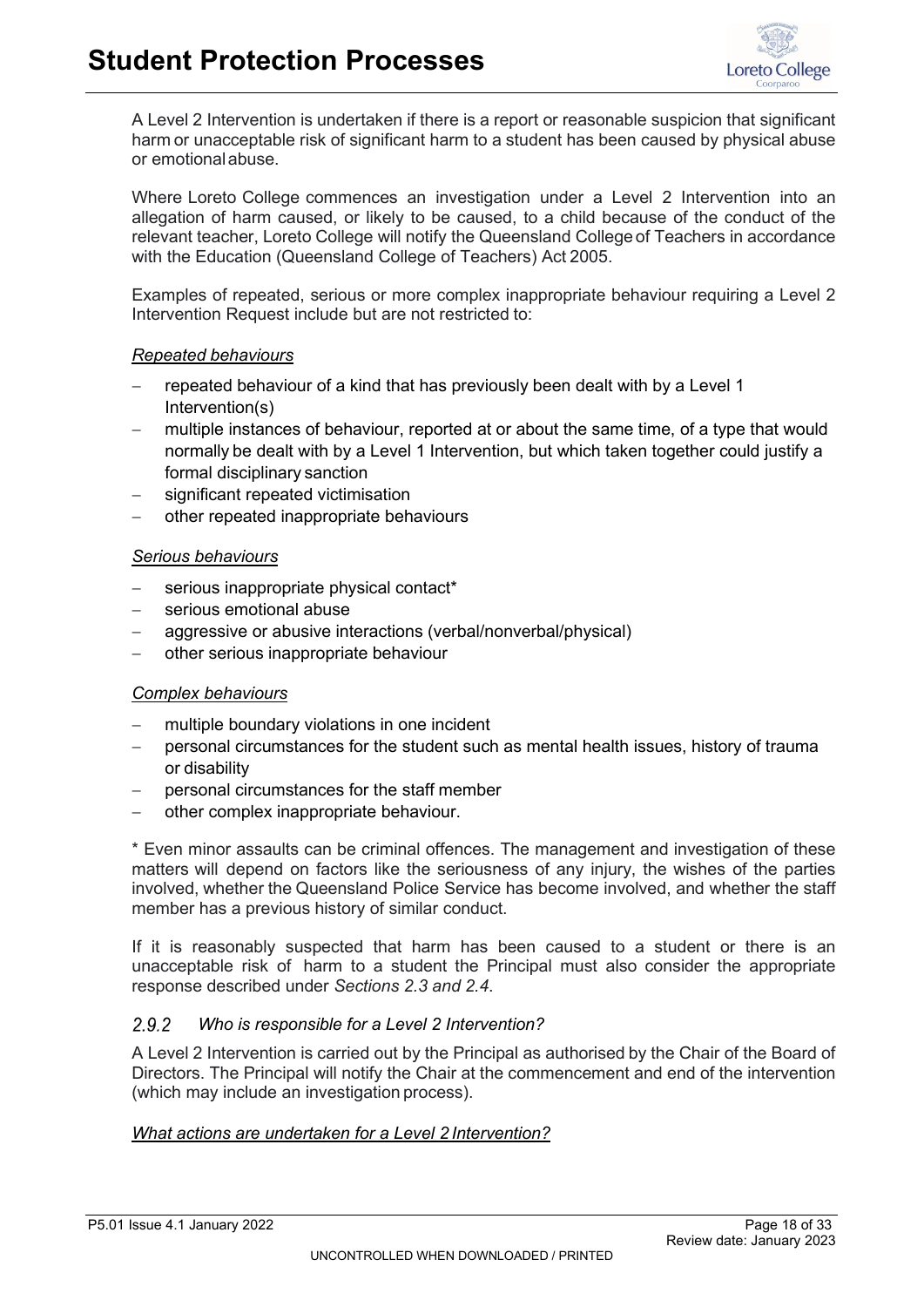

### *The role of the Principal*

The Principal will initiate a request for a Level 2 Intervention to the Chair of the Board of Directors by completing the required documentation including:

- reviewing the Student Protection Report;
- assessing the nature of the concern;
- clarifying the concern with the student/parent/complainant;
- gathering additional information if required and/or after consultation with the Chair of the Board of Directors and Student Protection;
- determining the boundary violation;
- outlining the rationale for the Level 2 Intervention Request;
- determining and actioning the appropriate student support strategies;
- proposing and actioning the appropriate staff intervention strategies;
- submitting the matter to the Director Employee Services for review;
- actioning any amendments required; and
- producing the Level 2 Intervention Request.

### *The Level 2 Intervention Request Report includes:*

- the details of the school, the student and the staff member of concern;
- the details of the boundary violation;
- details of any harm to the child;
- description of the concern;
- relevant actions taken by the Principal to clarify the concern, gather information and make an initial assessment of the matter;
- where appropriate, the staff member's account of the incident including whether the behaviour alleged has been admitted, admitted with qualification or denied by the staff member;
- student support strategies;
- staff intervention strategies; and
- the rationale for the Level 2 Intervention Request.

### *Further guidance on the role of the Principal*

A formal investigation (as opposed to information gathering to allow an assessment of the matter to be made) must not be undertaken at the school level without the approval of the Chair of the College Board.

Where a report of inappropriate behaviour is made against a staff member who is a cleric or member of a religious order, or who was a cleric or member of a religious order at the time of the alleged behaviour, the Principal will inform the Chair of the College Board as soon as possible.

### *Investigation of Level 2 matters*

If the Chair of the College Board forms the view that a Level 2 Intervention is appropriate, The Chair in consultation with the Principal will determine who should most appropriately investigate the allegation/s.

The Chair may authorise the Principal, a Loreto College staff member or an external party to conduct the investigation.

### *Notifying the staff member*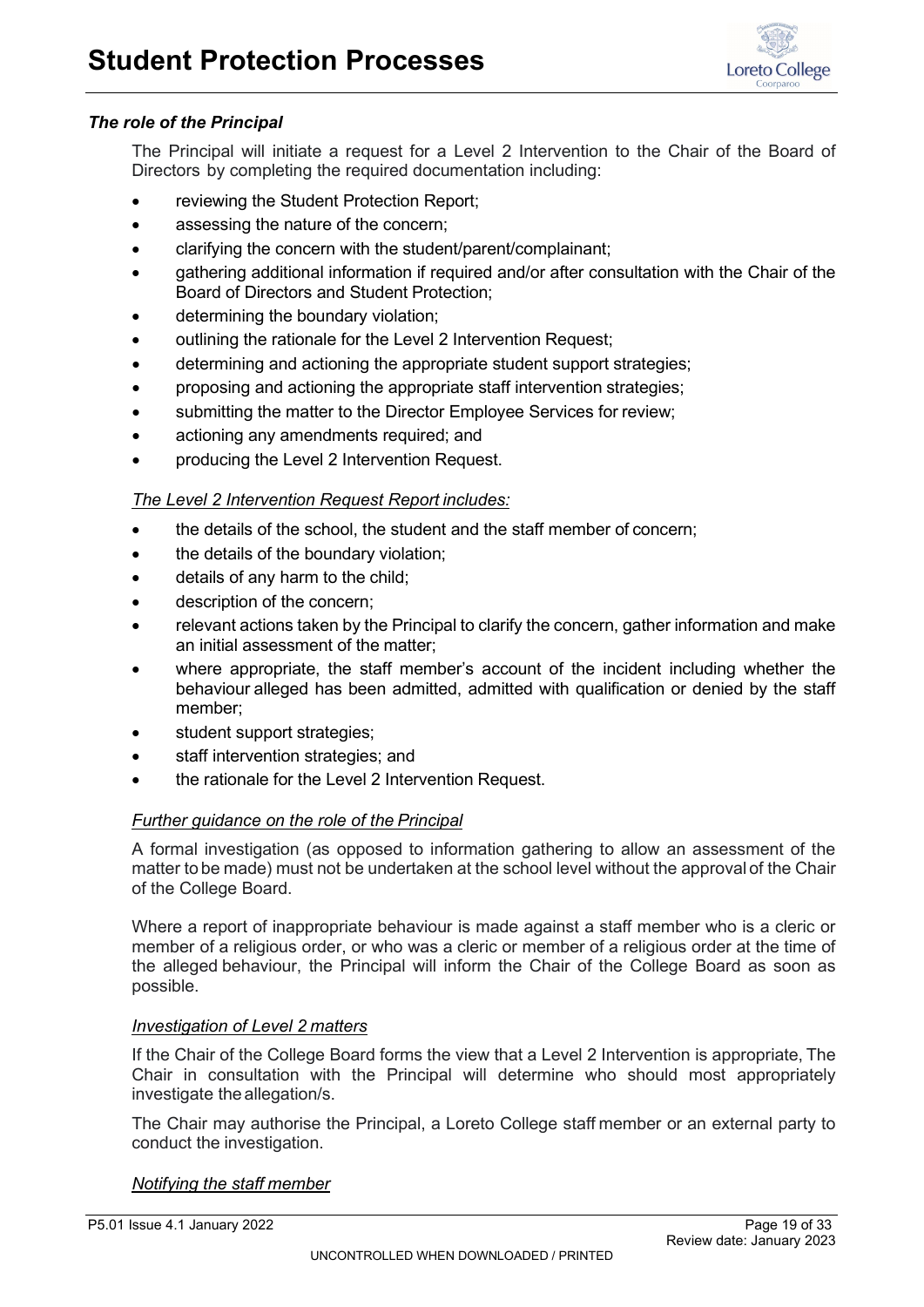

As soon as it is deemed appropriate to inform thestaff member, a meeting will be held between the staff member and the Chair / Principal. The staff member will be advised that he/she can have a support person at this meeting. At the meeting, the staff member will be informed that a report of inappropriate behaviour has been made against him/her, will be provided with the details of the reported inappropriate behaviour and advised that an investigation into the matter has been authorised. The requirement for the staff member to observe confidentiality will also be advised. The staff member will be reminded that he/she may access the confidential counselling services available to all staff members through the Employee Assistance Program. He/she will also be given the details of a nominated person to contact who will be available to provide support regarding the processes being undertaken and to facilitate the accessing of other support. In circumstances where it is not possible to meet with the staff member, all required information will be advised in writing.

## *Considerations around standing down staff members*

If as the result of a risk assessment it is decided that the staff member should be stood down from his/her duties, or have his/her duties restricted, the staff member concerned will be informed of the decision to stand him/her down or restrict his/her duties. The basis for this decision will be provided to the staff member in writing. The staff member will be reminded that they may access the confidential counselling services available to all staff members through the Employee Assistance Program.

The staff member will normally continue full pay during the stand down period unless disqualified or prevented from performing his/her duties by an external body. The Principal will discuss with the person what statement, if any, will be made to staff and the school community concerning his/her absence from school. Any such statement will be subject to restrictions contained in legislation.

### *Pastoral care and support*

Pastoral care and support will be offered to the student concerned and their family, to the staff member against whom the allegation/s have been made, and any others involved. The welfare and best interests of any students involved will be paramount and advice may be sought from external providers about appropriate support for the student and his/herfamily.

### *The investigation process*

The investigator shall, as soon as possible, arrange for a meeting to be held to inform the staff member of the specific nature of the allegation(s). Prior to the meeting, the staff member will be advised that he/she can have a support person at this meeting. He/she will be reminded of the free confidential counselling services available to all staff members through the Employee Assistance Program. A written record ofthe allegation(s) will be provided and the staff member may be asked to reply to the allegation(s) in writing within a reasonable period (usually five but no more than ten working days).

The investigator will contact the parent(s) or carer(s) of the student/s against whom the inappropriate behaviour is alleged to have occurred to discuss:

- the allegation that has been made;
- the investigation process;
- the provision of parental or carer permission for the student to be interviewed;
- student/parent/carer views, concerns and support needs;
- the communication process for the parent or carer to be updated regarding the investigation and other related issues; and
- the need for confidentiality.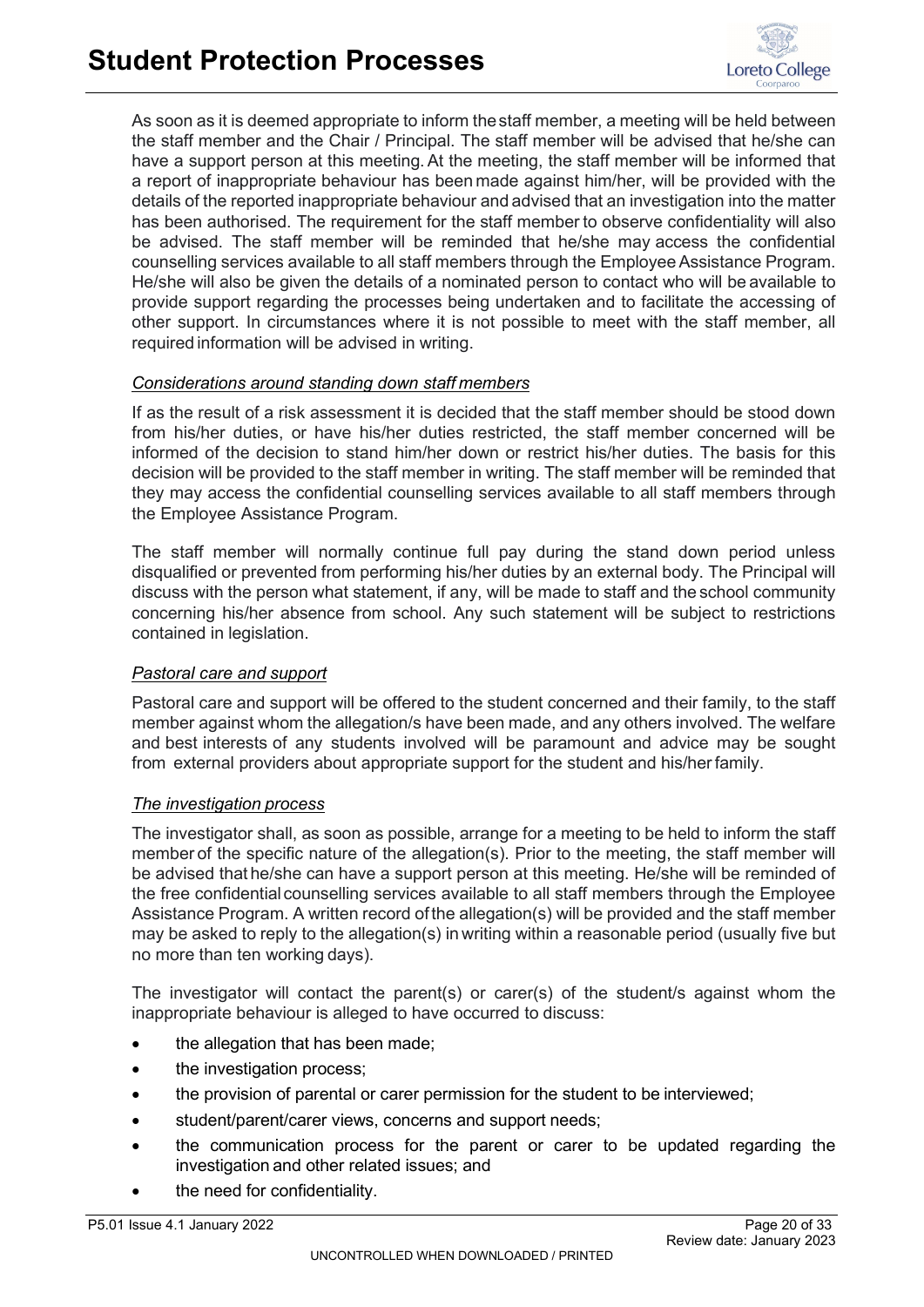

If the investigator determines that it is desirable for other students (e.g. students named as witnesses) to be interviewed, the above guidelines relating to parents or carers will also be followed in relation to the further students.

In conducting the investigation, the investigator shall ensure that appropriate confidentiality is maintained.

After the investigation, a written report outlining the process of investigation, the evidence gathered, and the conclusions reached will be provided to the Principal / Chair by the investigator. The report will indicate whether, in the investigator's opinion, the allegation(s) are substantiated on the balance of probabilities and, where required, whether Loreto College's Code of Conduct has been breached.

The Principal will receive and keep the investigation report in a confidential file and provide a copy of the report to the Chair of the Board of Directors.

#### *Determination of misconduct*

If, following the presentation of the investigation report, the Principal / Chair has determined that allegations of inappropriate behaviour are substantiated and that they constitute misconduct, the Principal / Chair will communicate this in writing to the staff member.

If the Principal / Chair is not considering terminating the staff member's employment, the staff member will receive a letter stating the seriousness of the misconduct, any disciplinary action and a warning that further substantiated misconduct may lead to termination of the staff member's services.

If on the evidence the Principal / Chair is considering the termination of the staff member's services then the Principal / Chair will provide the staff member with a timeframe within which the staff member is given the opportunity to show cause as to why his/her employment should not be terminated. Any submission that the staff member chooses to make in response within the timeframe given will be considered. Following receipt of the submission from the staff member, the Principal / Chair will make a decision in relation to the staff member's employment status and will communicate this in writing to the staff member.

#### *No determination of misconduct*

If, following the presentation of the investigation report, it is determined that the allegations of inappropriate behaviour are not substantiated and therefore no misconduct is substantiated, the Principal / Chair will communicate this in writing to the staff member.

### *Finalisation of a Level 2 Intervention*

The Principal / Chair will advise the parent or carer of the student concerned in writing of the completion of the intervention unless there are extraordinary reasons why this should not occur, in which case the reasons should be documented. Any other complainants (including students) will also be advised of the completion of the intervention.

The provision of ongoing pastoral care and support, as required, will be offered to the student and their family, and any others involved. The welfare and best interests of any student involved will be paramount.

If the staff member continues to work at the school, the Principal will support the pastoral care of the staff member, and the staff member will be reminded of the confidential counselling services available toall staff members through the Employee Assistance Program. Reasonable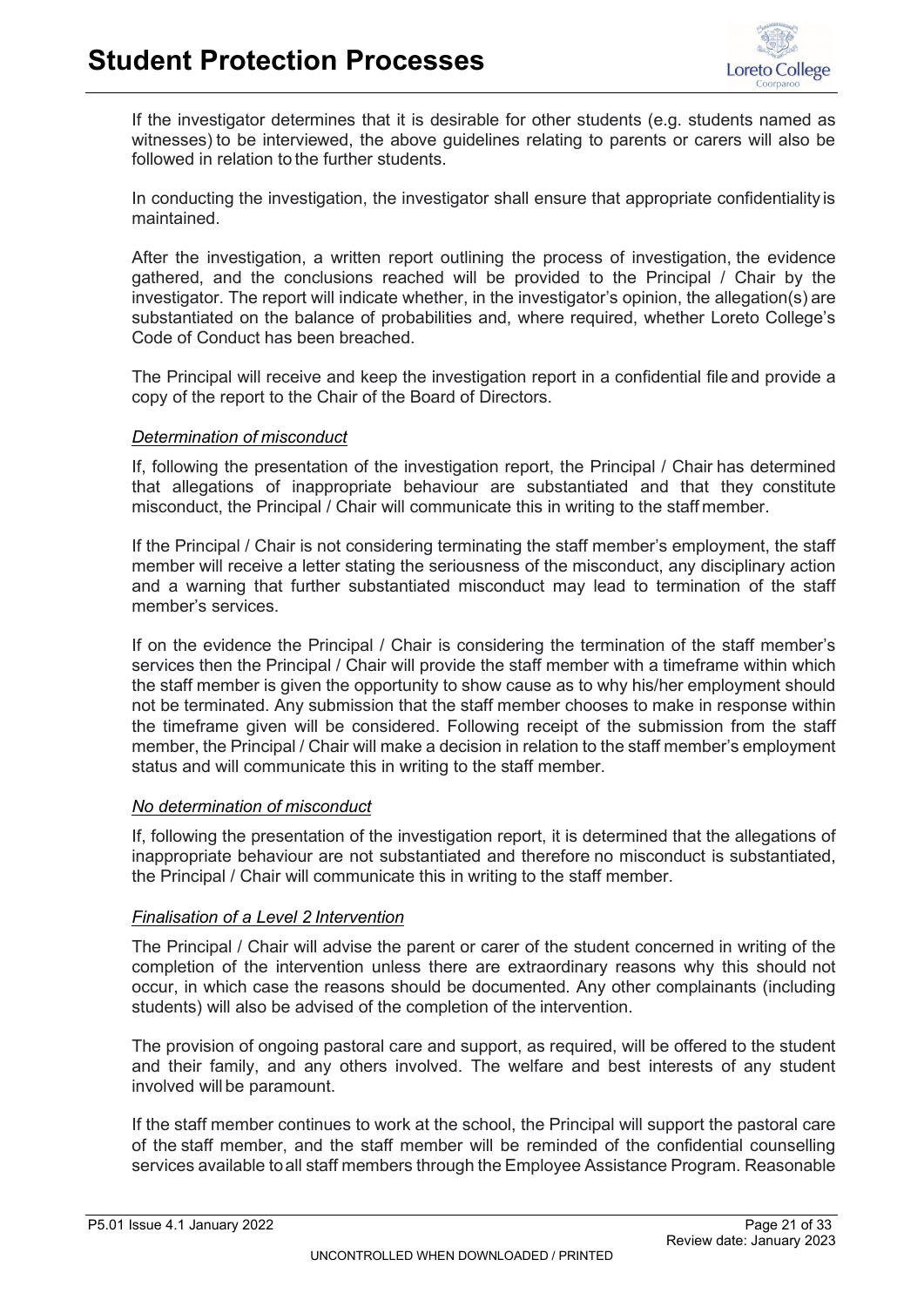

steps will be taken by the Principal to manage risks and to provide appropriate ongoing supervision of, and support for, the staffmember.

If the staff member has been stood down during the investigation and returns to work at the school, all reasonable steps will be taken by the Principal to assist the staff member to reintegrate into the school community.

# <span id="page-21-0"></span>**Processes for dealing with allegations against principals, staff members or volunteers subsequent to a report made to the Queensland Police Service**

After a matter relating to the behaviour of a staff member, employee or volunteer is reported to the Queensland Police Service and/or the Level 2 Intervention Request has commence the Principal/Chair will:

- commence a risk assessment process and action any relevant risk mitigation;
- seek advice from the Queensland Police Service about the status of any investigation including determining when a staff member, employee or volunteer may be informed of the complaint;
- determine when a request for a Level 2 Intervention may be actioned and notify relevant parties of any required actions including investigation, pastoral support, and the consideration of any requirement to stand down a staff member from duties; and
- assist with any communication which may be required to school communities after consideration of and/or consultation with stakeholders.

# <span id="page-21-1"></span>*Outcomes of a Police investigation*

## *No charge*

The Queensland Police Service may not charge when there is insufficient evidence to support a charge following a police investigation. Where there is no charge, the matter is referred to the Principal/Chair who will authorise the commencement of a Level 2 Intervention process which may result in a matter being addressed through the Loreto College Professional Conduct Policy and may result in disciplinary action.

# *Charge*

The Queensland Police Service may charge a staff member, other employee or volunteer. Loreto College will cooperate with the Queensland Police Service and action any advice received from the Queensland College of Teachers with regard to the status of a teacher's registration or Blue Card Services with regard to a non-teaching staff member, employee or volunteer.

There can be one of two outcomes following charging: no conviction or conviction.

# *No conviction*

The failure of a court to record a conviction against the staff member, employee or volunteer against whom a charge has been laid or a decision by the Queensland Police Service not to prosecute, does not necessarily mean that the allegation was unwarranted and that the staff member, employee or volunteer has no case to answer. The fact that a staff member, employee or volunteer has been found 'not guilty' of an offence does not automatically mean that a matter has been closed. The standard of proof required for disciplinary action within the employer-employee relationship is 'on the balance of probabilities', rather than the criminal standard of 'beyond reasonable doubt'. When Loreto College becomes aware that a staff member has not been found guilty of an offence with which they have been charged or that a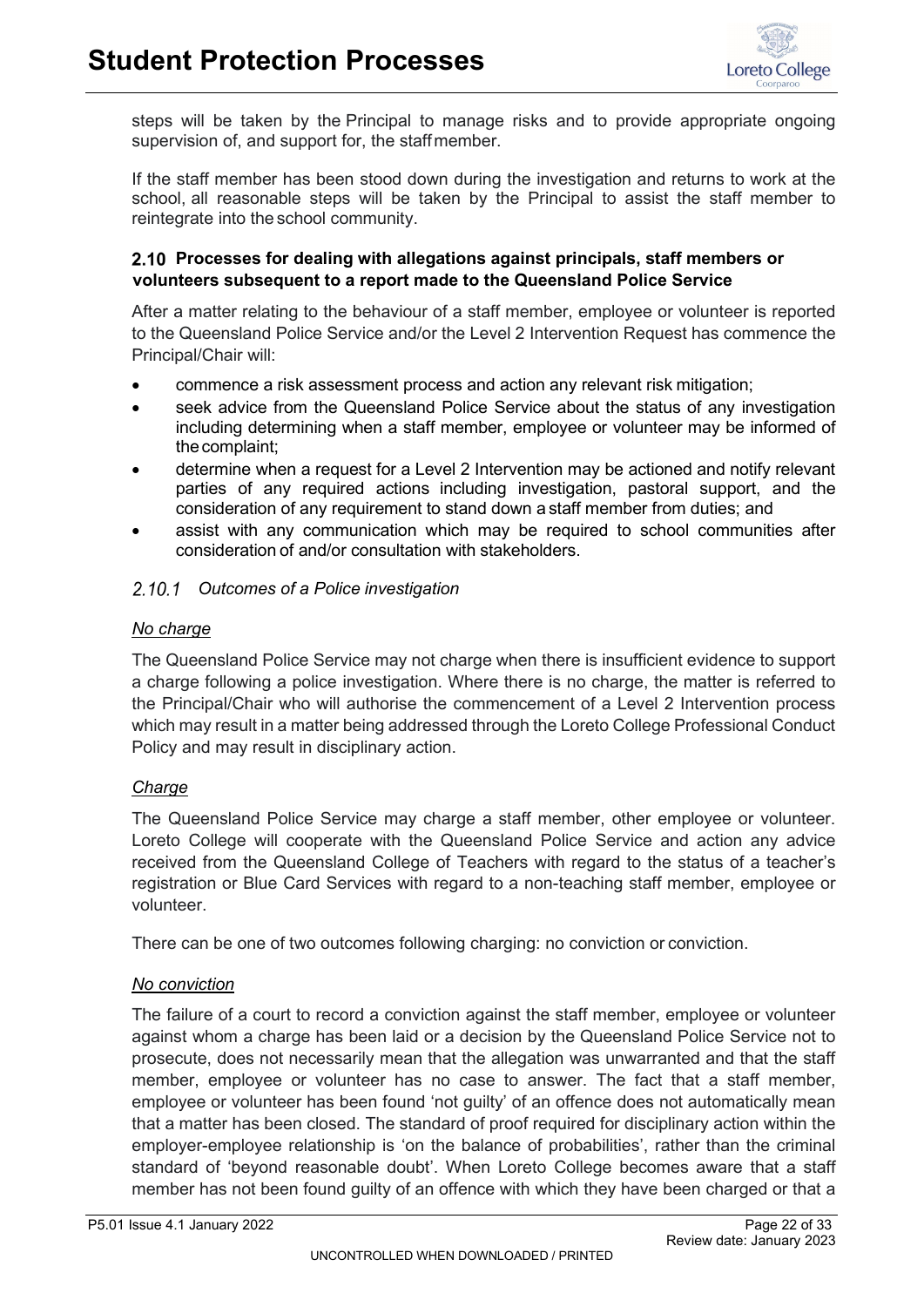

conviction has not been recorded, a Level 2 Intervention process will be commenced. The Level 2 Intervention process may result in a matter being addressed through the Loreto Professional Conduct Policy and may result in disciplinary action.

Documents on the public record as a result of court or tribunal proceedings, and/or materials made available as a result of a Queensland Police Service investigation may be considered as part of any investigation conducted by or on behalf of Loreto College.

### *Conviction*

If a current staff member, employee or volunteer is convicted in a court of law for an offence against a student that is deemed to be serious professional misconduct, then the Principal/Chair will decide about continuing the employment of the staff member, employee or volunteer. The Principal/Chair will document the outcome of the court proceedings in the formal communication regarding the termination of the staff member's, employee's or volunteer's employment. If the conviction is for a charge that is deemed to be less than serious misconduct but is contrary to the Loreto College Code of Conduct, then the Principal/Chair will proceed to take disciplinary action against the staff member, employee or volunteer.

# <span id="page-22-0"></span>**3 After the report is made**

Once a report is made under these processes, consideration must be given to any ongoing or resulting action that is required. This includes:

- Follow up by the Principal with Queensland Police Service and/or the Department responsible for Child Safety to confirm both receipt of the report, and any action that these agencies may take;
- Implementing any risk management and pastoral **support processes** to address the safety and well-being of students, particularly in relation to allegations of sexual abuse between students, and maintain as far as possible, supportive relationships with parents, carers and families;
- Ensure that all parties involved respect the **confidentiality** and privacy of students and families involved; and
- Where relevant, make any preparation for the interview of a student by Queensland Police Service and/or the Department responsible for Child Safety at school.

# <span id="page-22-1"></span>**4 Advising parents**

When a student protection report to the Queensland Police Service and/or the Department responsible for Child Safety is required, it is important that parents are not contacted before the student protection report is made.

If a student protection report submitted to Queensland Police Service and/or the Department responsible for Child Safety relates to suspected abuse or neglect by a member of the student's family, the Principal will only inform the parent(s) or carer(s) of the student protection concern once confirmed as appropriate with the Queensland Police Service or the Department responsible for Child Safety. This is to ensure that any potential child protection or criminal investigation is not compromised.

In order to assist at the school level in the management of any situation and to ensure the immediate safety of any students involved, the school should request from the Queensland Police Service and/or Department responsible for Child Safety feedback on the possible timing of their intervention and obtain some guidance about when the school may discuss the matter with the student's parent(s) or carer(s). This is particularly significant in cases of student to student sexual behaviour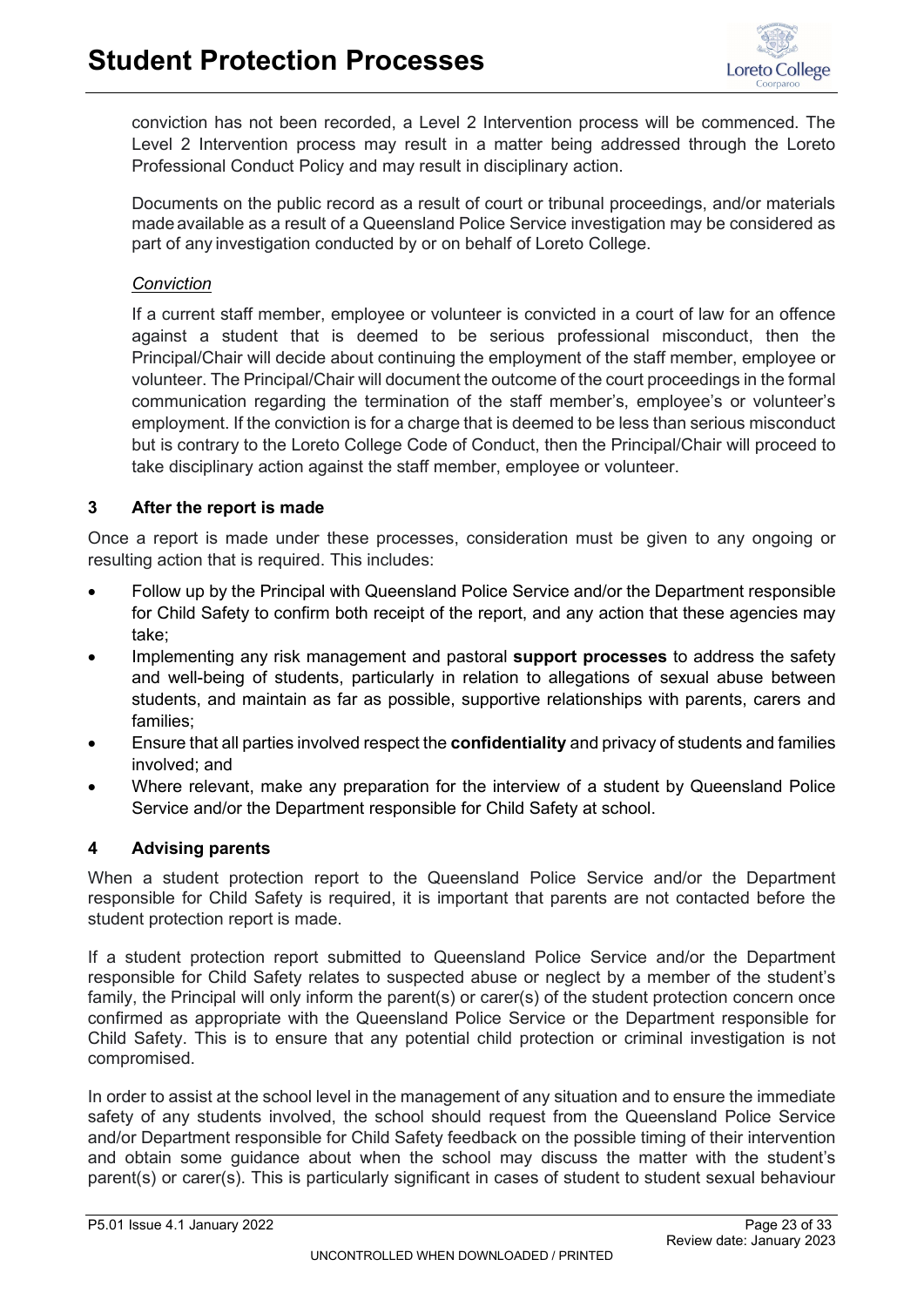

<span id="page-23-0"></span>where it is important for the student's well-being to enable the parent to support the student and take steps to protect them.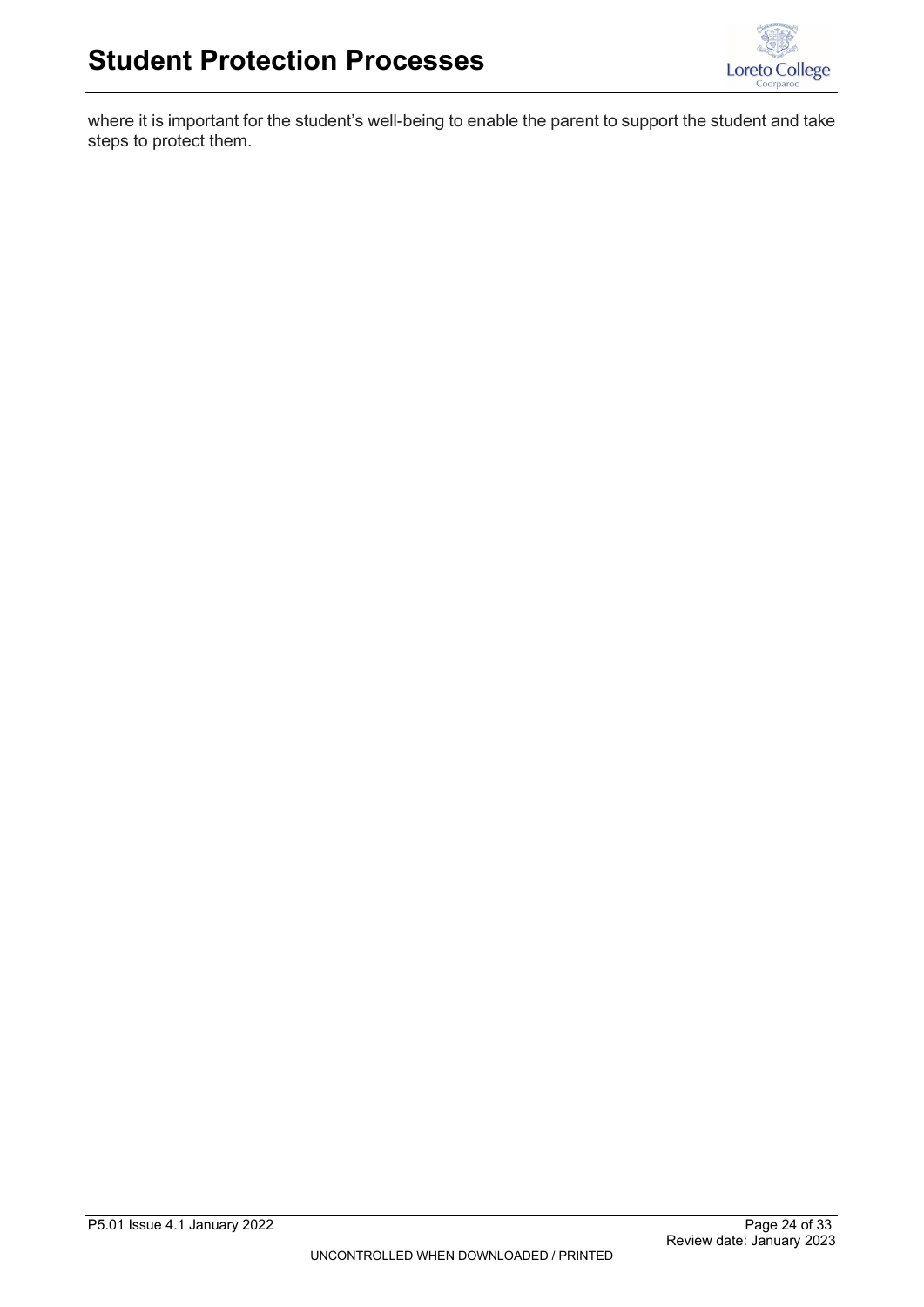

# **5 Definitions**

# *Child*

A child is a person under 18 years of age.

# *Child in Need of Protection is a child who*

- a) has suffered significant harm, is suffering significant harm, or is at unacceptable risk of suffering significant harm; and
- b) does not have a parent able and willing to protect the child from the harm.

# *Colleague*

As defined by section 13H of the *Child Protection Act 1999*, colleague, of a relevant person, means a person working in or for the same entity as the relevant person

## *Director of the Governing Body*

As defined by section 364 of the *Education (General Provisions) Act 2006:*

*Director*, of a non-State school's governing body, means a director of the governing body within the meaning of the *Education (Accreditation of Non-State Schools) Act 2017*, section 9.

## **Failure to Report**

An offence will be committed if an adult (18 years or over) fails to report to police any information that causes the adult to believe on reasonable grounds, or ought reasonably to cause the adult to believe, that a child sexual offence is being or has been committed against a child by another adult.

### **Failure to Protect**

An offence will be committed if an adult in the school:

- a) Knows there is a significant risk that another adult associated with the school will commit a child sec offence against a child; and
- b) They have the power or responsibility to reduce or remove the risk; and
- c) They wilfully or negligently fail to reduce or remove the risk.

# *First Person*

The "first person" is a staff member who reasonably suspects, in the course of the staff member's employment at the school, that a student under 18 years attending the school has been sexually abused by another person or is likely to be sexually abused by another person

### *Harm*

As defined by section 9 of the *Child Protection Act 1999*:

- a) Harm, to a child, is any detrimental effect of a significant nature on the child's physical, psychological or emotional wellbeing.
- b) It is immaterial how the harm is caused.
- c) Harm can be caused by:
	- − physical, psychological or emotional abuse or neglect; or
	- sexual abuse or exploitation.
- d) Harm can be caused by:
	- − a single act, omission or circumstance; or
	- a series or combination of acts, omissions or circumstances.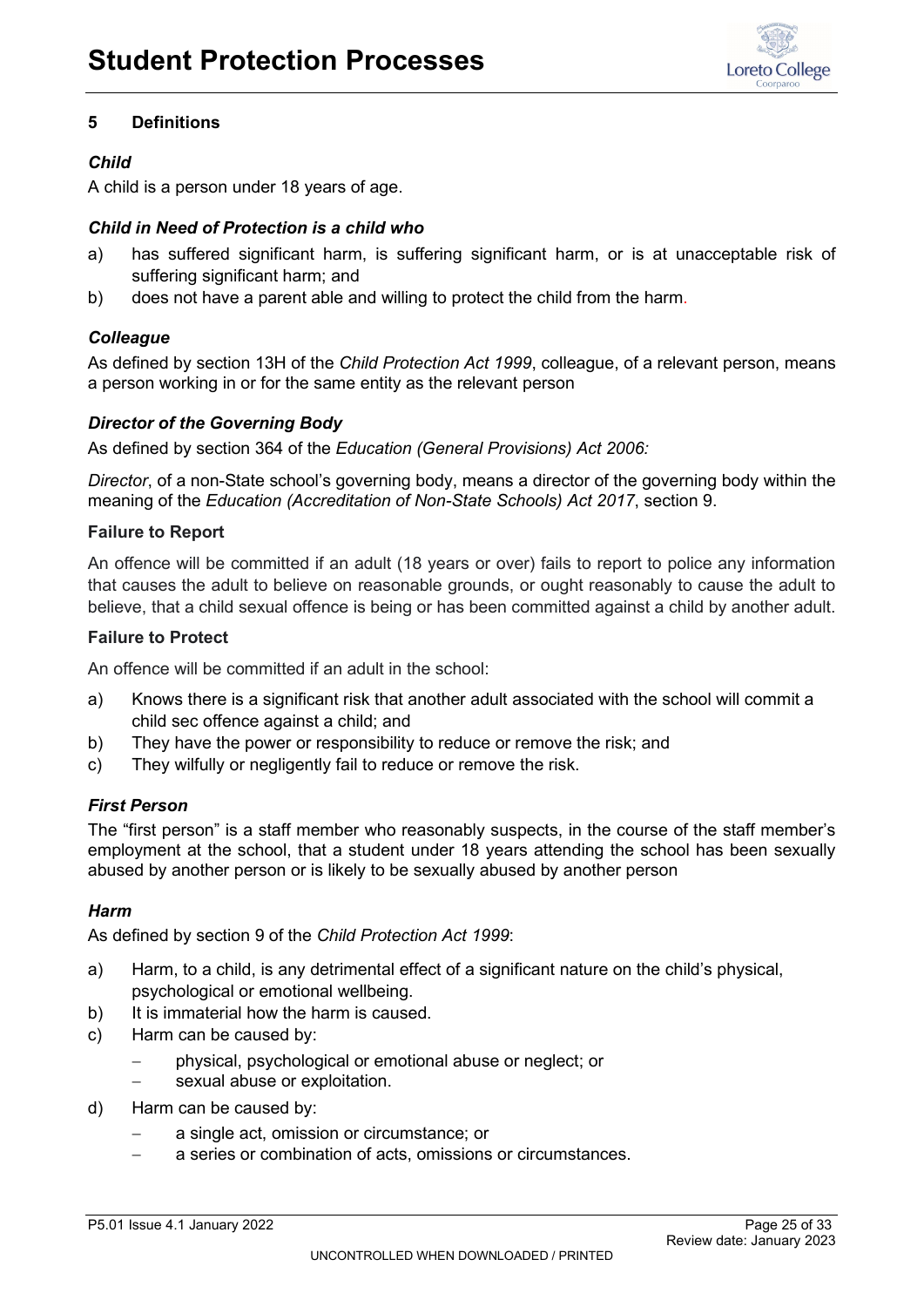

### *Inappropriate behaviour*

Inappropriate behaviour includes but is not limited to any behaviour, including words, towards a student that is contrary to what is required of staff members under the Loreto College Professional Code of Conduct. Further, any report from a person, including a student, about a staff member's behaviour towards a student that the person making the report considers to be inappropriate is to be taken as an allegation of inappropriate behaviour and must be responded to in accordance with the processes contained within this document.

### *Reasonable suspicion*

Is a suspicion that would be formed by a reasonable person based on a reasonable view of the evidence available to them. In other words, a reasonable suspicion is an objectively justifiable suspicion that is based on specific facts or circumstances.

## *Reportable suspicion*

As defined by section 13E of the *Child Protection Act 1999* means a reasonable suspicion that a child has suffered, is suffering, or is at unacceptable risk of suffering, significant harm caused by physical or sexual abuse; and may not have a parent able and willing to protect the child from the harm.

## *Relevant person (Child Protection Act 1999)*

A relevant person for the purposes of mandatory reporting under section 13E of the *Child Protection Act 1999* is any of the following —

- a) a doctor;
- b) a registered nurse;
- c) a teacher;
- d) a police officer who, under a direction given by the commissioner of the police service under the Police Service Administration Act 1990, is responsible for reporting under this section;
- e) person engaged to perform a child advocate function under the Public Guardian Act 2014.

# *Sexual abuse*

As defined by section 364 of the *Education (General Provisions) Act 2006*:

*Sexual abuse*, in relation to a relevant person, includes sexual behaviour involving the relevant person and another person in the following circumstances—

- a) the other person bribes, coerces, exploits, threatens or is violent toward the relevant person;
- b) the relevant person has less power than the other person;
- c) there is a significant disparity between the relevant person and the other person in intellectual capacity or maturity.

### *Staff Member*

A staff member is any person who is employed by Loreto Coorparoo Limited on a casual, fixed term, or continuing basis, either pursuant to a contract of employment or appointed to a role at the college pursuant to an agreement with a religious order.

# *Student*

A student is any person enrolled as such at Loreto College Coorparoo. This includes a "relevant person" for the purposes of mandatory reporting under sections 366 and 366A of the *Education (General Provisions) Act 2006*:

- a) a student under 18 years attending the school;
- b) a pre-preparatory age child registered in:
	- a pre-preparatory learning program at the school; or
		- a distance education pre-preparatory learning program at the school;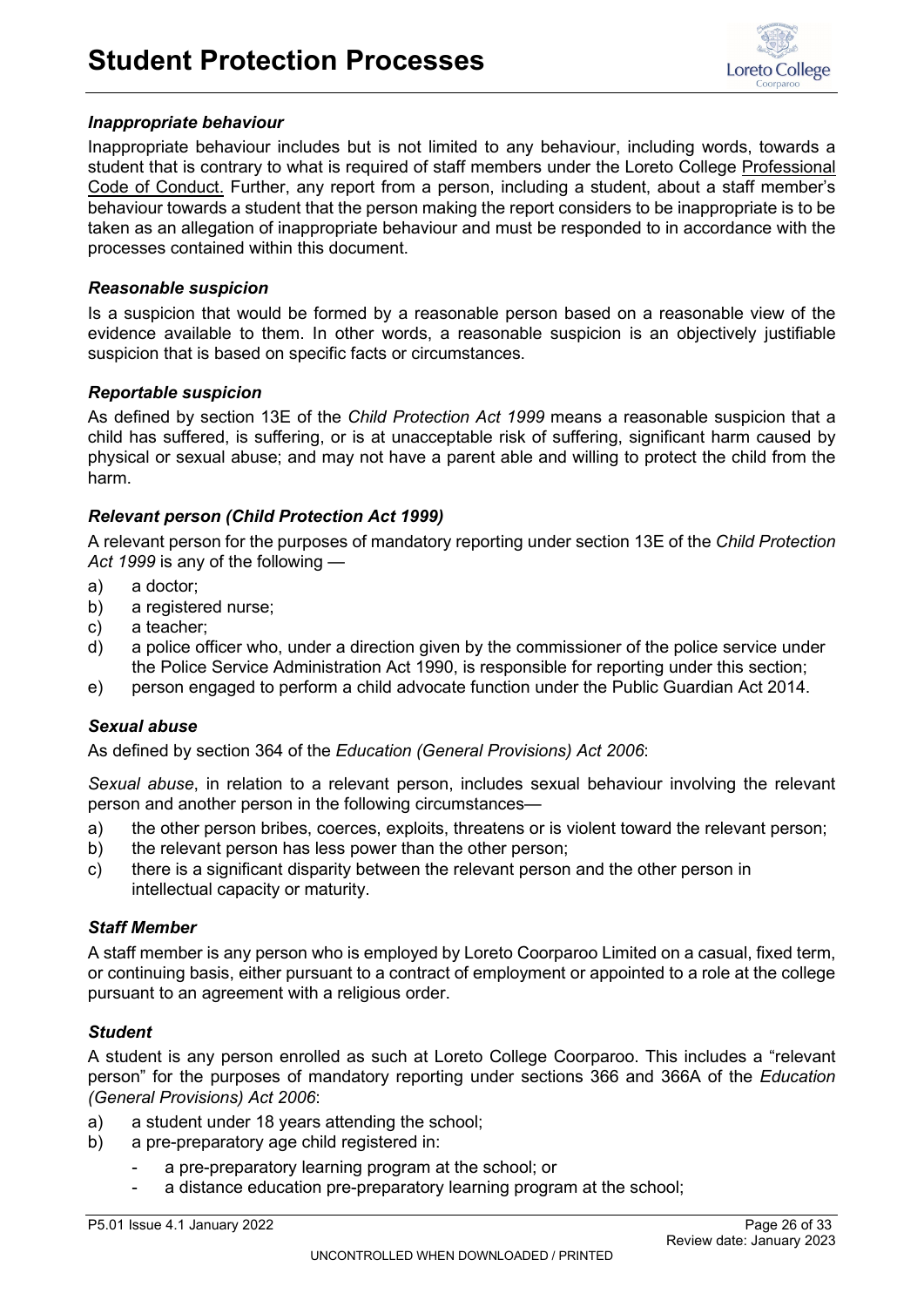

c) a person with a disability who:

- under section 420(2), is being provided with special education at the school; and
- is not enrolled in the preparatory year at the school.

# *Student Protection Contact (SPC)*

A Student Protection Contact (SPC) is one of at least two persons who are nominated in each school in compliance with *the Education (Accreditation of Non-State Schools) Regulation* 2017 (section 16, (3)) to whom a student can report behaviour by a staff member that the student considers inappropriate.

# *Teacher*

An approved teacher under the *Education (Queensland College of Teachers) Act 2005* employed at a school.

## <span id="page-26-1"></span><span id="page-26-0"></span>**6 Legislative references**

| Reporting of                            | Section 13 A states                                                                                                                                                                                                                                                                                                                                                                                                                                       |
|-----------------------------------------|-----------------------------------------------------------------------------------------------------------------------------------------------------------------------------------------------------------------------------------------------------------------------------------------------------------------------------------------------------------------------------------------------------------------------------------------------------------|
| a child in                              | "(1) Any person may inform the chief executive if the person reasonably suspects—                                                                                                                                                                                                                                                                                                                                                                         |
| need of<br>protection                   | (a) a child may be in need of protection; or                                                                                                                                                                                                                                                                                                                                                                                                              |
|                                         | (b) an unborn child may be in need of protection after he or she is born.                                                                                                                                                                                                                                                                                                                                                                                 |
|                                         | (2) The information given may include anything the person considers relevant to the<br>person's suspicion."                                                                                                                                                                                                                                                                                                                                               |
| Forming a<br>reasonable<br>suspicion of | Section 13C of the Child Protection Act 1999 offers some guidance around forming a<br>reasonable suspicion that a student has suffered, is suffering or is at unacceptable risk<br>of suffering significant harm:                                                                                                                                                                                                                                         |
| significant<br>harm                     | (2) a) whether there are detrimental effects on the child's body or the child's psychological<br>or emotional state-                                                                                                                                                                                                                                                                                                                                      |
|                                         | (i) that are evident to the person; or<br>(ii) that the person considers are likely to become evident in the future; and<br>(b) in relation to any detrimental effects mentioned in paragraph (a)-<br>(i) their nature and severity; and<br>(ii) the likelihood that they will continue; and<br>(c) the child's age.                                                                                                                                      |
|                                         | (3) The person's consideration may be informed by an observation of the child, other<br>knowledge about the child or any other relevant knowledge, training or experience<br>that the person may have.                                                                                                                                                                                                                                                    |
| Reportable<br>Suspicions                | Section 13E of the Child Protection Act 1999 includes the mandatory reporting<br>requirement for teachers to report a reasonable suspicion to the Department responsible<br>for Child Safety, that a child has suffered, is suffering, or is at unacceptable risk of<br>suffering, significant harm caused by physical or sexual abuse where there may not be a<br>parent willing and able to protect the child from the harm (a "reportable suspicion"). |
|                                         | Section 13G(5) states that a person does not commit an offence under the Child<br>Protection Act 1999 or any other act for failing to make a mandatory report under section<br>13E.                                                                                                                                                                                                                                                                       |

#### 6.1 Child Protection Act 1999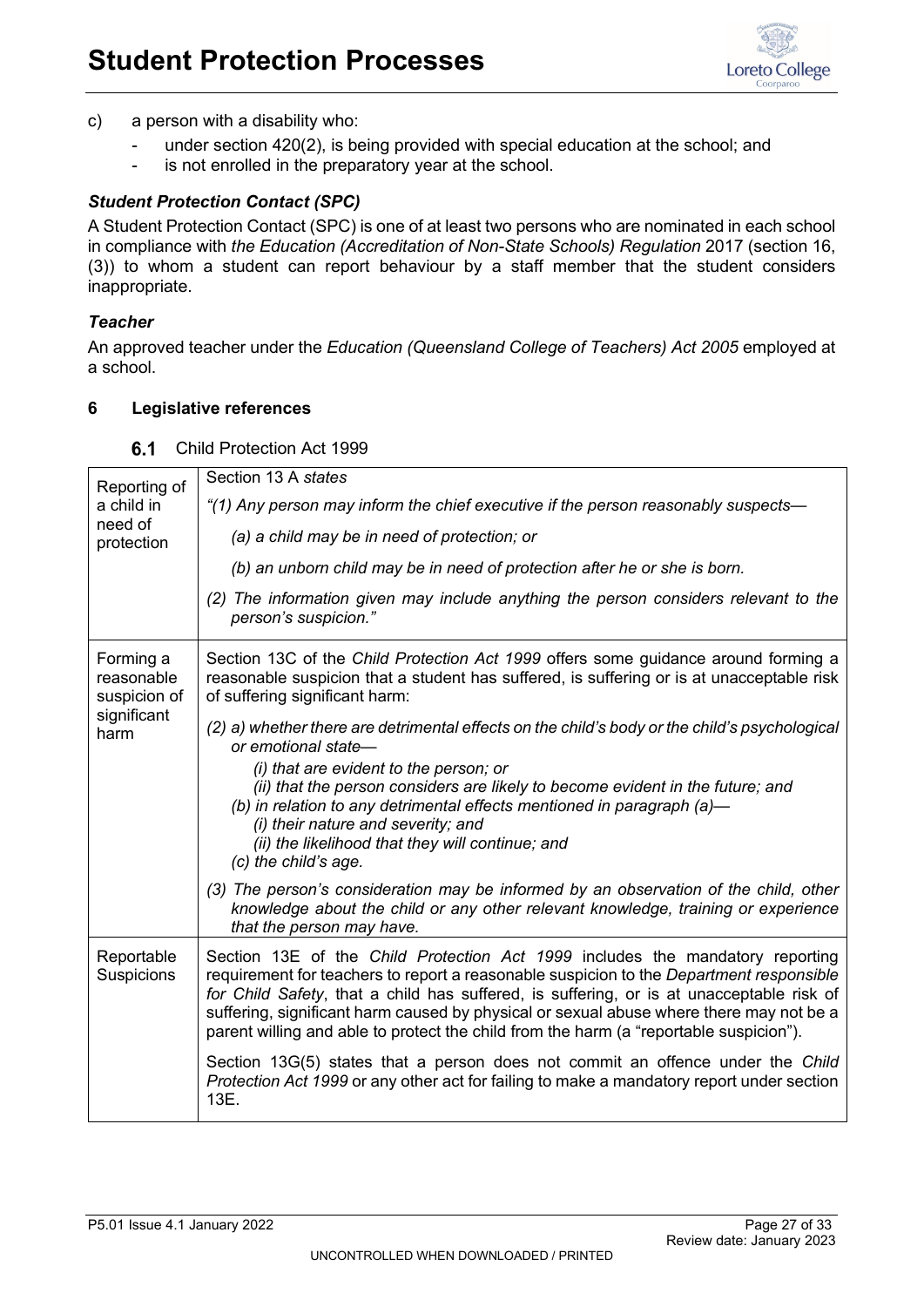

| Conferral<br>with                                                                                                                                                                                                                                                                                                                                                                                                     | 13H of the Child Protection Act 1999 - Conferrals with colleague and related information<br>sharing, states that:                                                                                                                                                                                                                                                                                                                                                                                                                                                                                                                                                                                                                                                                                                                                  |  |  |
|-----------------------------------------------------------------------------------------------------------------------------------------------------------------------------------------------------------------------------------------------------------------------------------------------------------------------------------------------------------------------------------------------------------------------|----------------------------------------------------------------------------------------------------------------------------------------------------------------------------------------------------------------------------------------------------------------------------------------------------------------------------------------------------------------------------------------------------------------------------------------------------------------------------------------------------------------------------------------------------------------------------------------------------------------------------------------------------------------------------------------------------------------------------------------------------------------------------------------------------------------------------------------------------|--|--|
| colleagues                                                                                                                                                                                                                                                                                                                                                                                                            | A relevant person may give information to a colleague, and a colleague may give<br>(1)<br>information to a relevant person, for any of the following purposes -<br>(a) for the relevant person to form a suspicion about whether a child has suffered,<br>is suffering, or is at unacceptable risk of suffering, significant harm caused by<br>physical or sexual abuse;<br>(b) in the case of a relevant person under section 13E—for the relevant person to<br>form a suspicion about whether a child has a parent able and willing to protect<br>the child from harm mentioned in paragraph (a);<br>(c) for the relevant person to give a report under section 13G or keep a record<br>about giving a report;<br>(d) for the relevant person or colleague to take appropriate action to deal with<br>suspected harm or risk of harm to a child. |  |  |
| <b>Interviews</b><br>Section 17 of the Child Protection Act 1999 provides Department responsible for Child<br>Safety and Queensland Police Service officers with the legislative authority to have<br>with<br>contact with a child at a school prior to the parents being told of the contact with the child<br>Children at<br>and the reasons for the contact, as part of an investigation and assessment.<br>School |                                                                                                                                                                                                                                                                                                                                                                                                                                                                                                                                                                                                                                                                                                                                                                                                                                                    |  |  |

# <span id="page-27-0"></span>**Education (Accreditation of Non-State Schools) Act 2017 and Education (Accreditation of Non-State Schools) Regulation 2017**

The Education (Accreditation of Non-State Schools) Act 2017 establishes an accreditation regime for the accreditation of non-state schools. The Act also establishes the penalties for non-compliance with the accreditation criteria.

The Education (Accreditation of Non-State Schools) Regulation 2017 prescribes the accreditation criteria relevant for a non-state school's accreditation as mentioned in section 11 of the Act. Sections 16(1) to 16(7) of the Regulation deal with the accreditation requirements relating to the conduct of staff and students and response to harm.

# <span id="page-27-1"></span>**Education (General Provisions) Act 2006 and Education (General Provisions) Regulation 2017**

The Education (General Provisions) Act 2006 contains mandatory reporting requirements for all non-state school staff who become aware of or who reasonably suspect that a student has been sexually abused or is likely to be sexually abused by another person (sections 366 and 366A).

These requirements are designed to capture sexual abuse, suspected sexual abuse and likely sexual abuse of students by another person. A staff member or Principal who fails to comply with the mandatory reporting requirements in relation to the sexual abuse or suspected sexual abuse of a student commits an offence under section 366 of the Education (General Provisions) Act 2006 and is liable for a penalty of up to 20 penalty units. However, a person does not commit an offence for failing to report the likely sexual abuse of a student under section 366A of the Education (General Provisions) Act 2006.

<span id="page-27-2"></span>Staff making a report pursuant to the Education (General Provisions) Act 2006 will be protected from civil or criminal liability e.g. from defamation or breach of confidence. However, staff making a knowingly false, malicious or vexatious report will not be protected by this immunity and may risk action for defamation, disciplinary action by their employer or disciplinary action by the Queensland College of Teachers.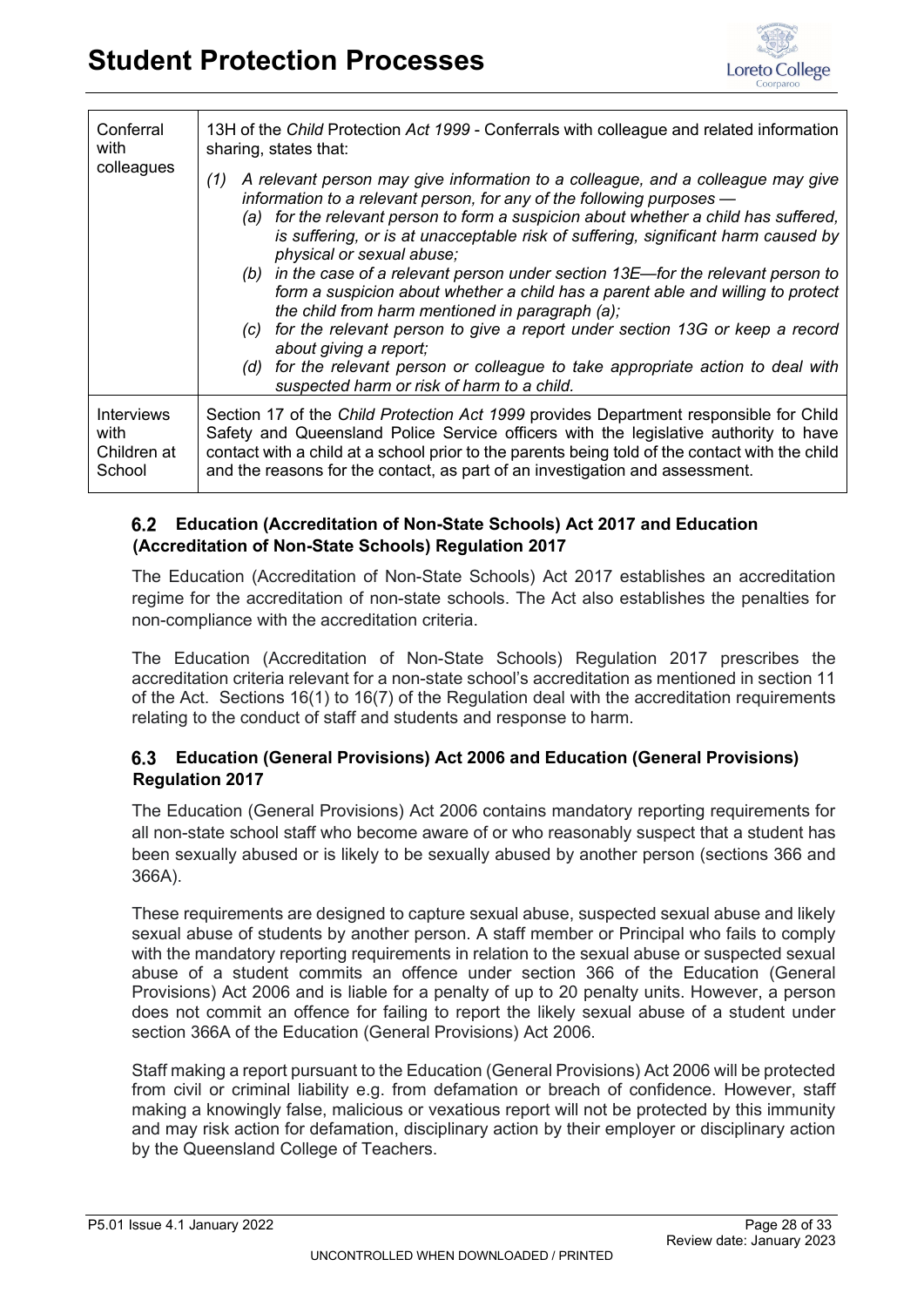

# **Criminal Code Act 1899**

Section 229BC of *Criminal Code Act 1899* establishes a general requirement that applies to all adults (18 years or over) in Queensland to report to the Queensland Police Service any information that causes the adult to believe on reasonable grounds, or ought reasonably to cause the adult to believe, that a child sexual offence is being or has been committed against a child by another adult.

At the relevant time of the offending behaviour, the child victim must be under 16 years of age or a person with an impairment of the mind. A 'child sexual offence' means an offence of a sexual nature [whether or not it meets the definition of sexual abuse under the *Education (General Provisions) Act 2006*] committed in relation to a child, including for example, an offence against a provision of chapter 22 and 32 of the *Criminal Code Act 1899.*

Failure to make a report, without a reasonable excuse, is a criminal offence. A reasonable excuse not to make a report under the *Criminal Code Act 1899*, includes that a report has already been made under:

- a) the *Education (General Provisions) Act 2006* (reporting sexual abuse or likely sexual abuse)
- b) the *Child Protection Act 1999* (reporting significant harm or risk of significant harm).

# <span id="page-28-0"></span>**Education (Queensland College of Teachers) Act 2005**

The Education (Queensland College of Teachers) Act 2005 requires an employing authority to notify the Queensland College of Teachers:

- about particular allegations
	- as soon as practicable, after starting to deal with an allegation of harm or likely harm to a child due to the teacher's conduct (section 76)
- about the outcome of particular allegations
	- − as soon as practicable, after dealing with the allegation, the employing authority must also inform QCT of the outcome (section 77)
- about certain dismissals
	- an employing authority must notify QCT within 14 days if the authority has dismissed a teacher in circumstances that call the teacher's competence to be employed as a teacher into question (section 78).

# <span id="page-28-1"></span>**Evidence Act 1977**

<span id="page-28-2"></span>Section 93A provides the legislative authority for the Queensland Police Service and the Department responsible for Child Safety to conduct an interview and obtain a recorded statement from a child under 16 years, or a person who was 16 or 17 years when the statement was made and who, at the time of the proceeding, is a special witness, or an intellectually impaired person who has personal knowledge of the matters dealt with by the statement.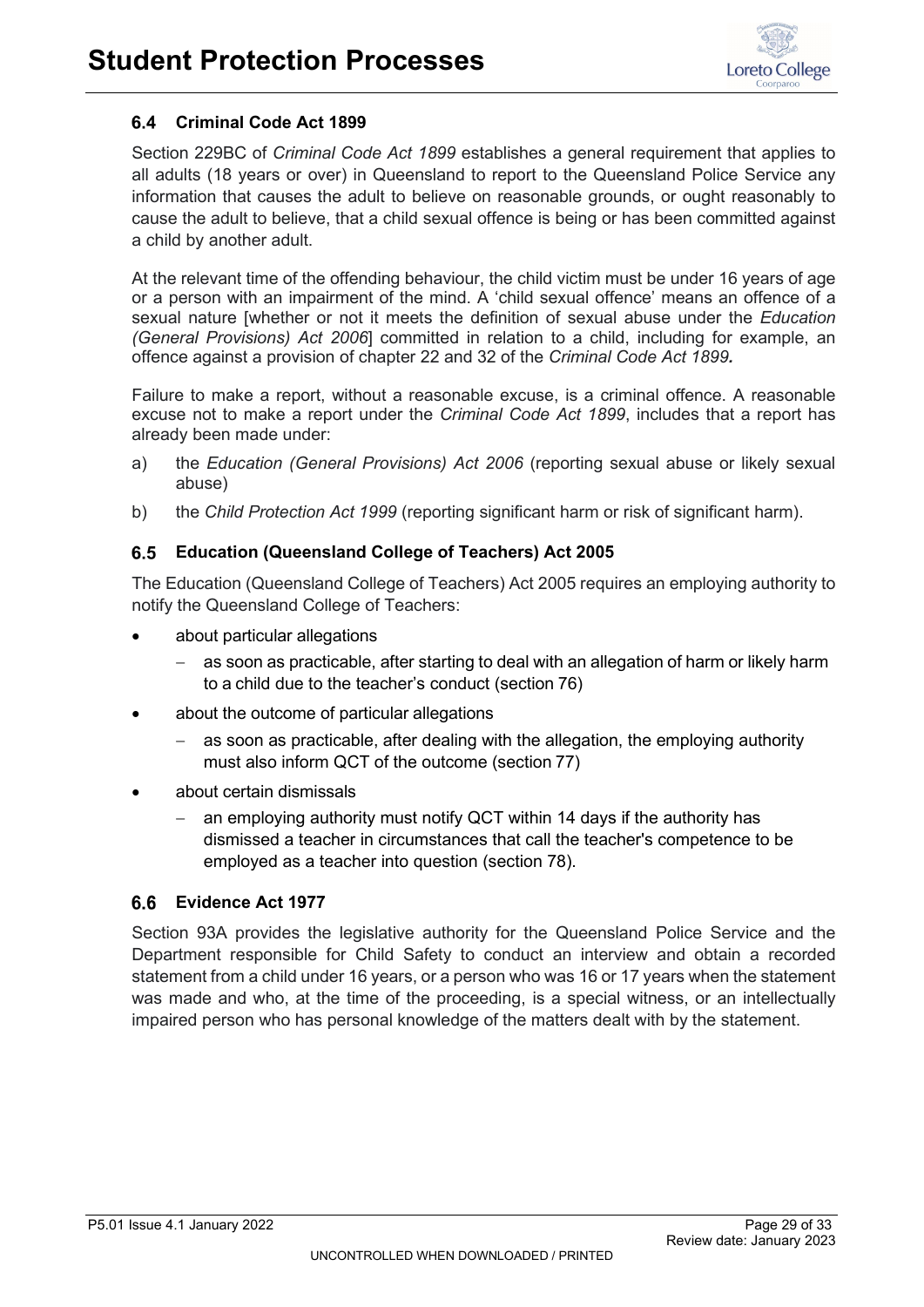

#### <span id="page-29-0"></span>**7 Reporting Sexual Abuse & Likely Sexual Abuse (Flowchart 1)**



#### **Important notice**

If there is reasonable suspicion that the student has been sexually abused or is likely to be sexually abused or has been the victim of child sexual offence perpetrated by an adult and may not have a parent able and willing to protect them, the processes as outlined in flowchart 3 must also be followed.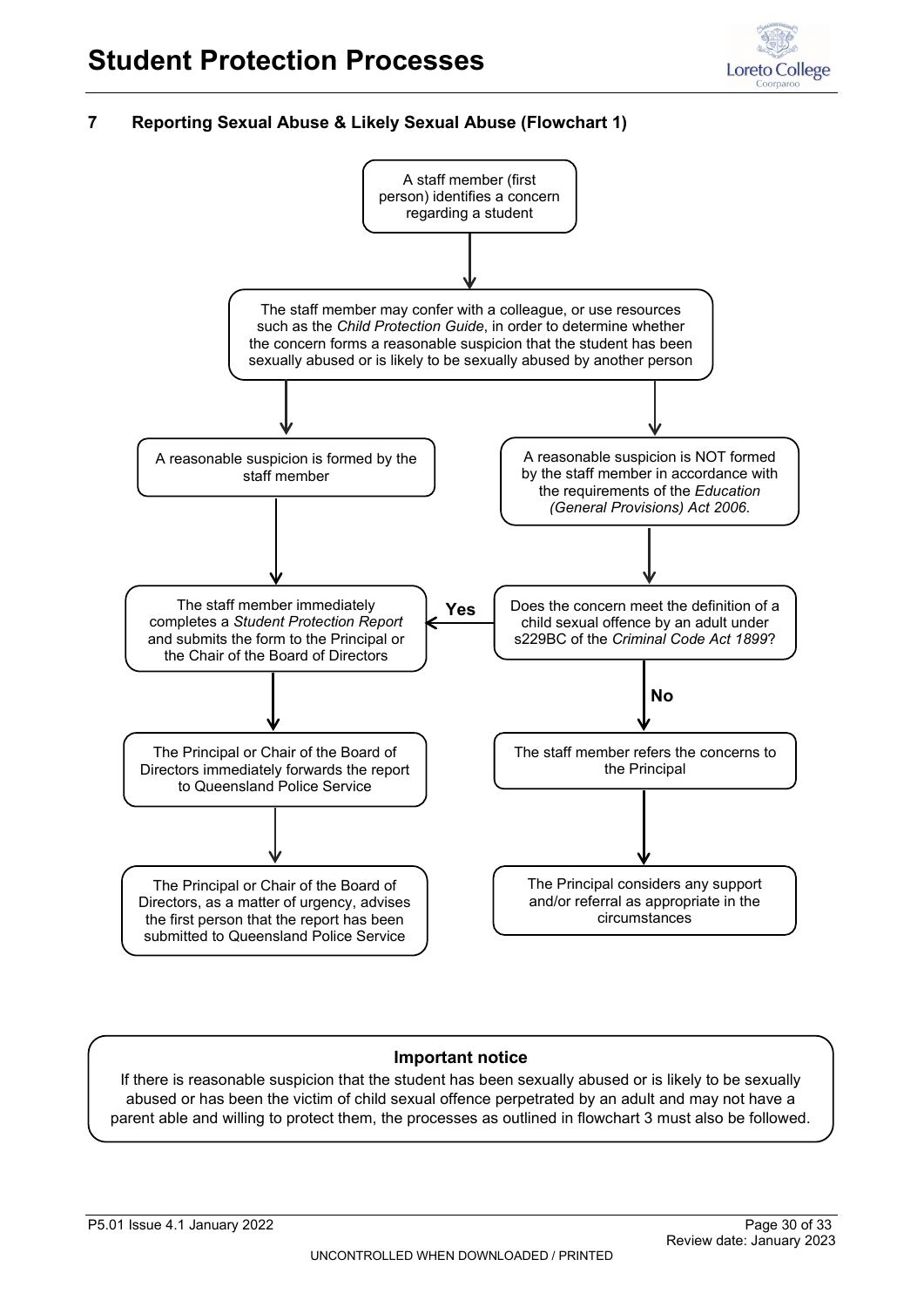

# <span id="page-30-0"></span>**8 Reporting Sexual Abuse & Likely Sexual Abuse where the first person is the Principal (Flowchart 2)**



### **Important notice**

If there is reasonable suspicion that the student has been sexually abused or is likely to be sexually abused and may not have a parent able and willing to protect them, the processes as outlined in flowchart 3 must also be followed.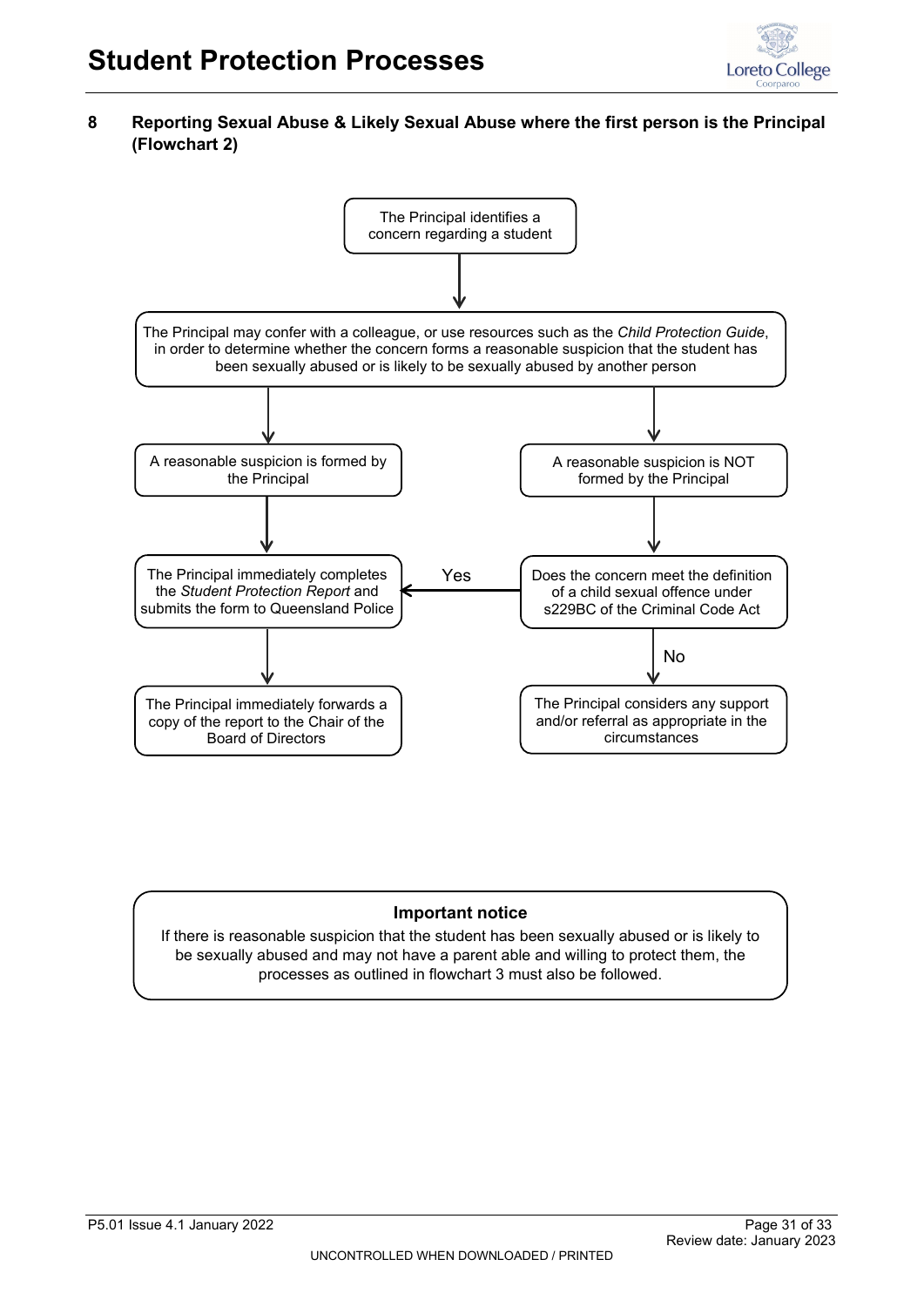

### <span id="page-31-0"></span>**9 Reporting Significant Harm to Child Safety Services (Flowchart 3)**



### **Important notice**

If there is reasonable suspicion that the student has been sexually abused or is likely to be sexually abused by another person, then the processes outlined in flowchart 1, or flowchart 2 if the first person is the Principal, must be followed.